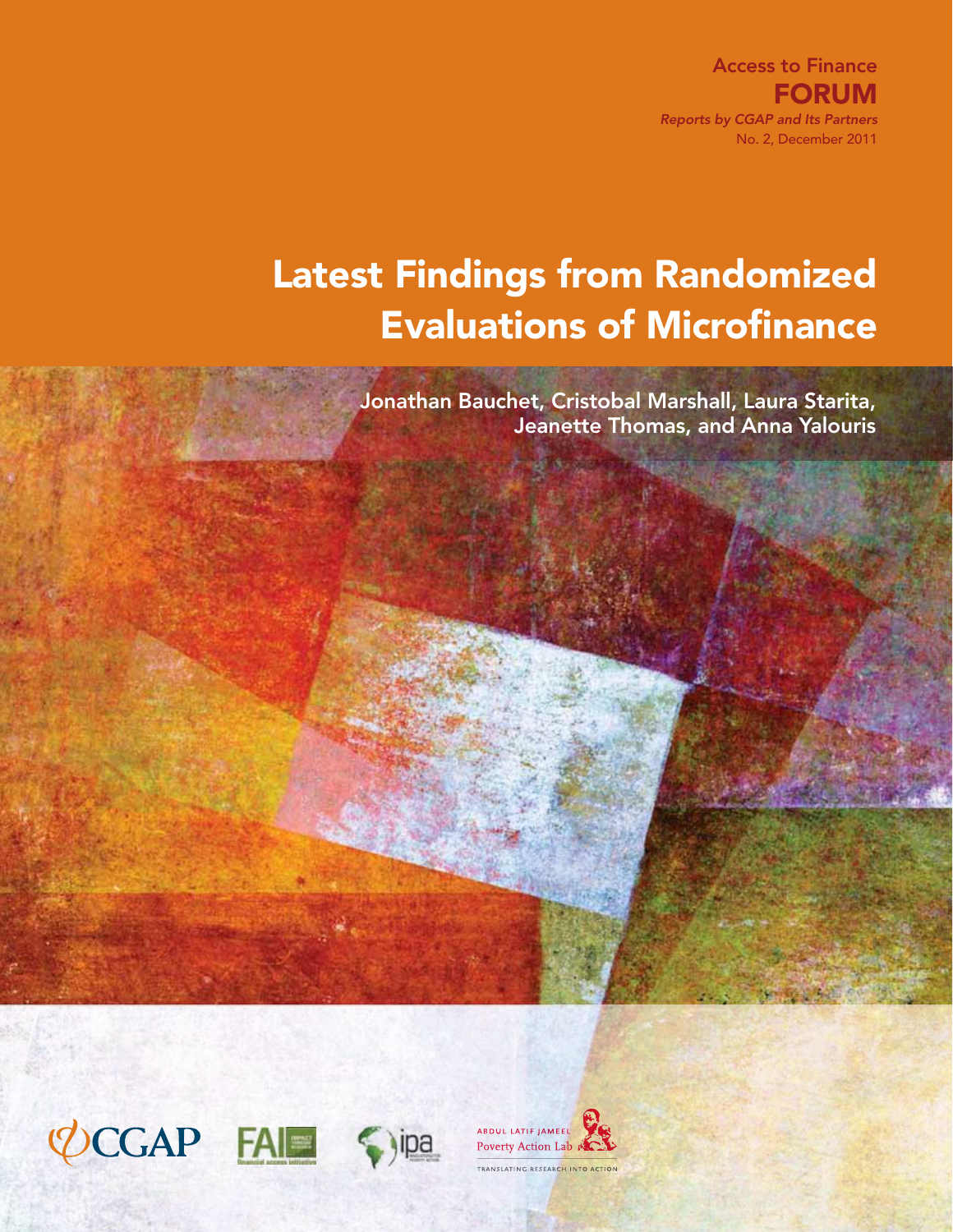© 2011 Consultative Group to Assist the Poor/The World Bank

All rights reserved.

Consultative Group to Assist the Poor 1818 H Street, N.W. Washington, DC 20433 USA

Internet: www.cgap.org Email: cgap@worldbank.org Telephone: +1 202 473 9594

### Acknowledgments

Our thanks to the following people who reviewed and gave helpful input on this paper: Lasse Brune, Erica Field, Nathanael Goldberg, Dean Karlan, Asim Khwaja, Meng Lu, David McKenzie, Jonathan Morduch, Jonathan Robinson, and Dean Yang, and from CGAP's publications committee Tilman Ehrbeck, Alexia Latortue, Kate McKee, and Richard Rosenberg.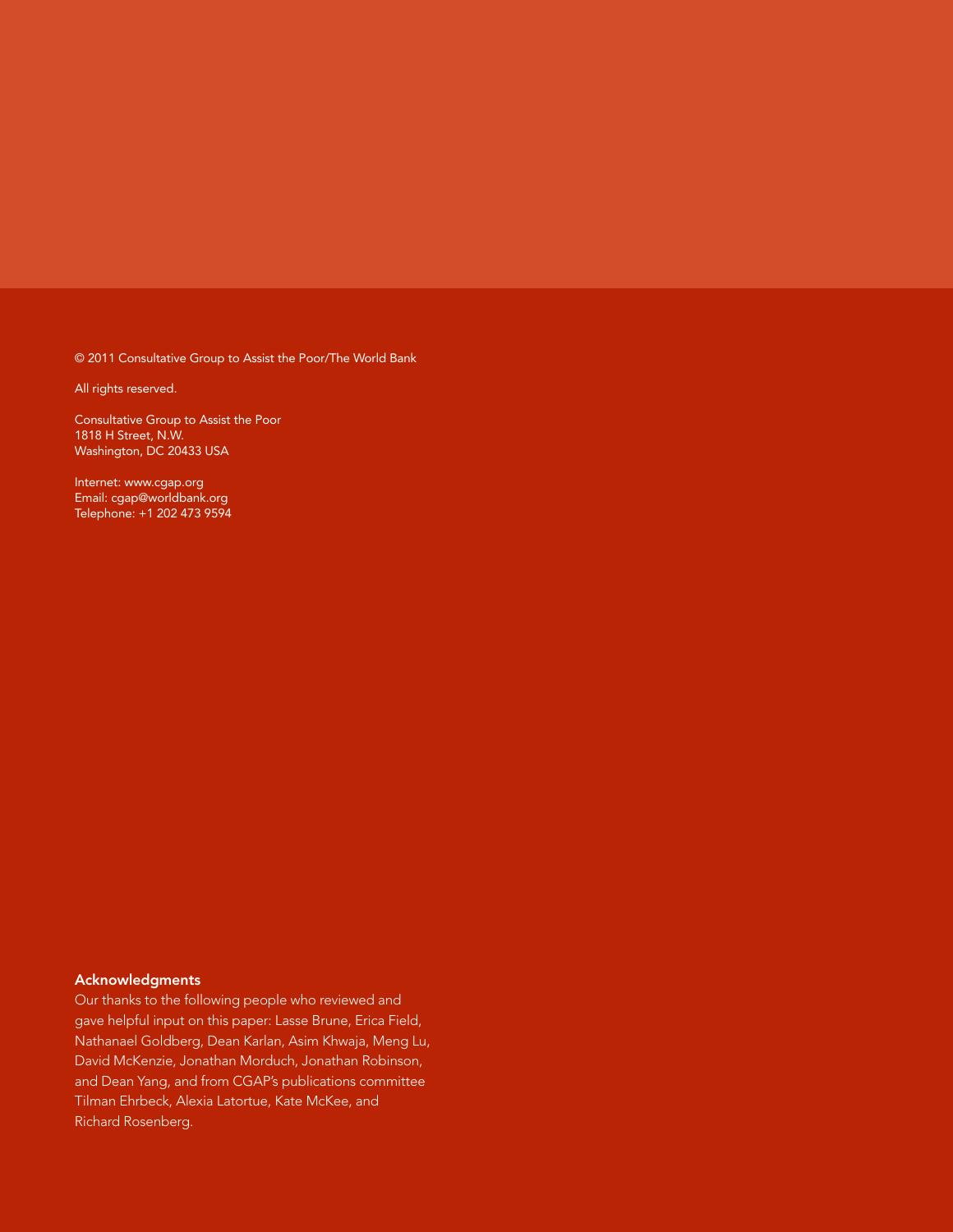### Latest Findings from Randomized Evaluations of Microfinance

n 2009, the results from two microcredit impact<br>studies in Hyderabad, India, and Manila, the<br>Philippines were released to mixed responses<br>(Banerjee, Duflo, Glennerster, and Kinnan 2010; n 2009, the results from two microcredit impact studies in Hyderabad, India, and Manila, the Philippines were released to mixed responses Karlan and Zinman 2011). Some media declared microfinance a failure (Bennett 2009). Many in the microfinance community dismissed these randomized studies as too limited to be a true reflection of the entire sector.<sup>1</sup>

These first randomized studies caused a sensation because they challenged the dominant impact narrative for microcredit—a narrative that rests on loans to capital-constrained microentrepreneurs who earn a steep return on marginal capital and thus can repay a relatively high interest rate and reinvest to grow out of poverty—and the way in which that narrative had been universalized in the popular imagination. In fact, the results were more nuanced. What the microcredit studies really showed is that this model of microcredit works for some populations—those who successfully grow businesses—but not for others.

Many now agree that the expectations for microcredit in the popular discourse were overblown. For some, the pendulum had swung: far from a panacea against poverty, some argued that microcredit was actually doing harm. The evidence supports neither extreme view. In fact, the results of the studies aligned with and confirmed some of the evidence from nonrandomized methods already in the microfinance research literature that found modest but neither revolutionary nor deleterious impacts from credit. While the concept of capital that will allow poor people to unleash small business opportunities remains valid for some poor clients, not every borrower is a microentrepreneur—take-up rates for credit products are often surprisingly low, and not all economic activities that poor people engage

1. See, e.g., Helms (2010).

in yield high returns. Microcredit is not transforming informal markets and generating significantly higher incomes on average for enterprises. And yet the industry has focused almost exclusively on the rhetoric of entrepreneurship and has overlooked the many important benefits to households that are using loans to accelerate consumption, absorb shocks, or make household investments, such as investments in durable goods, home improvements, or education for their children.

Combined with other evidence, randomized evaluations are contributing to an emerging body of knowledge that is creating a new narrative around how financial services for the poor really work. As the results from new studies have been released, the discussion has evolved, and randomized evaluations are being used to examine when particular products and designs work, for what segments of people, and why.

Today researchers are using randomized techniques to better understand the underlying financial services needs of poor clients and what impacts are achieved when appropriate financial services are offered. Building on evidence from earlier nonrandomized studies, researchers are increasingly able to work with microfinance providers to apply these techniques to product innovation and to tweak product design. In this way, randomized techniques can make a significant contribution to the field by clarifying our understanding of precisely how, and under what conditions, financial services benefit poor people.2 (See Box 1.)

Poor households clearly have other financial needs that go beyond working capital loans to microentrepreneurs. They use a variety of informal and semi-formal mechanisms to cope with risk,

<sup>2.</sup> Naturally, not all settings are appropriate for randomized evaluations. This paper does not discuss such methodological issues in detail, but it does share findings from settings where randomized evaluations were feasible and illuminating.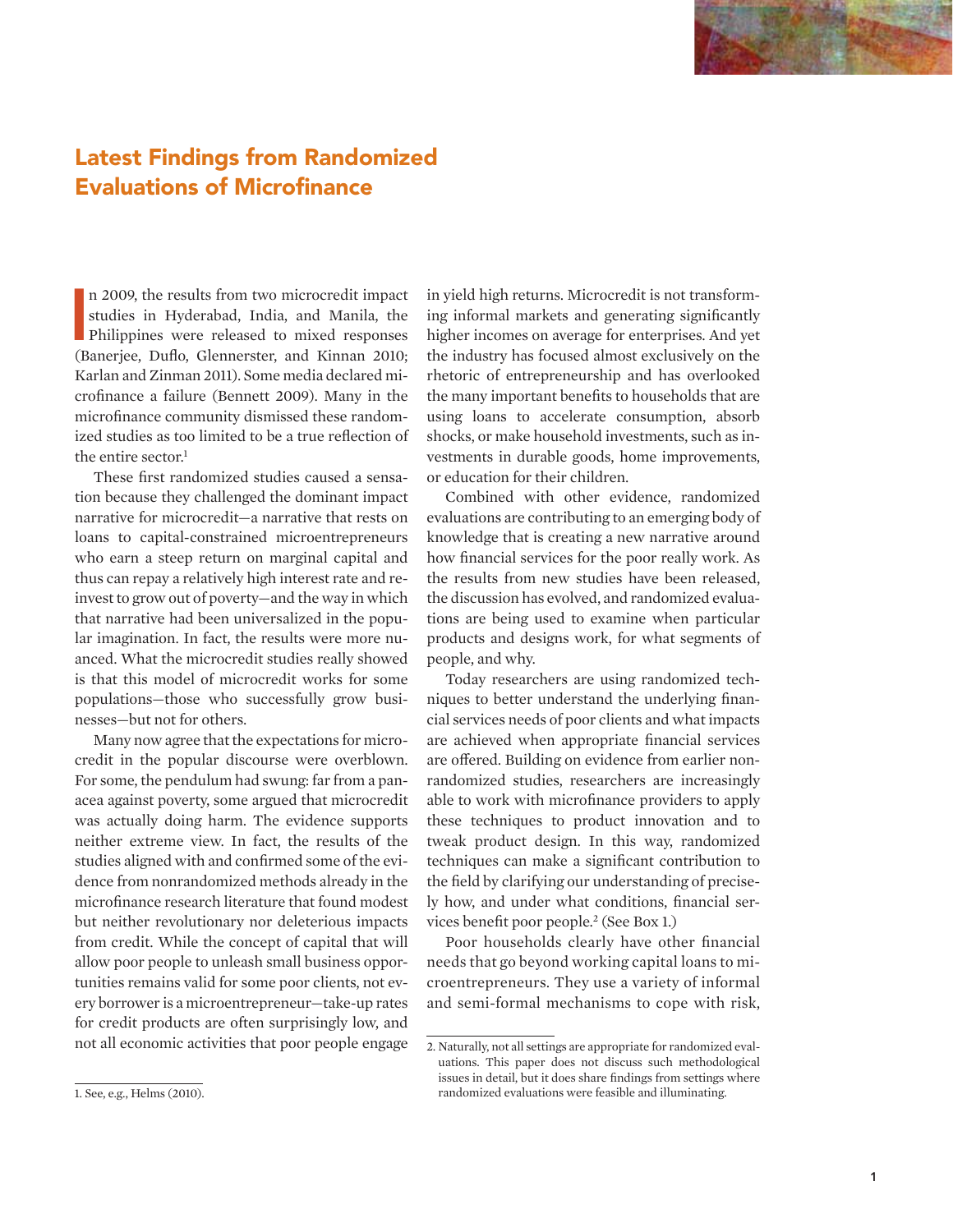### Frequently Asked Questions about Randomized Evaluations

### Why are randomized trials considered the most rigorous method of impact evaluation?

In the case of evaluating a microfinance program, if we simply compare clients to nonclients we are comparing two different types of people: those who choose to borrow or save, and those who do not. The ones who choose to participate likely have different business acumen, tolerance for risk, and other characteristics, and studies have shown that they can be wealthier than nonclients—even before joining a microfinance program. By randomly assigning access to financial services, randomized trials ensure that the only difference, on average, between clients and nonclients is access to the program. Therefore any difference between the groups can be confidently attributed as the impact of the program.

### Can results from randomized trials be generalized?

Randomized trials help to establish causality. But they do this only for the particular context of the evaluation (i.e., what we learn from Kenya may or may not apply to Vietnam). This is a limitation of all types of evaluation, however. Randomized trials are no more or less vulnerable than other methods.

An increasing number of credible studies, using both qualitative and quantitative techniques, are helping to build a body of knowledge about how financial services work. But it is not a specific number of studies that will allow researchers to assert a theory to make predictions about what happens in other places. The only way to generalize findings is to conduct a series of careful replications to evaluate similar approaches in different contexts until a clear pattern emerges.

### Why do researchers measure results after only one or two years? Microentrepreneurs need much more time to establish their businesses or build up savings, so we should perhaps not expect to see impact on poverty within such a short timeframe.

This is a limitation of randomized evaluations, as well as some other evaluation techniques. Most randomized evaluations of microfinance programs measure results after two years or less, in part, because practitioners are typically reluctant to refrain from serving a control group for longer than a couple years. However, follow-up studies may be employed to estimate long-run effects, and where practical, researchers may go back and resurvey households after a longer period.

#### Why are randomized trials so expensive?

Randomized evaluations are not more expensive than other types of evaluations. The high cost from many impact evaluations comes from collecting data, such as household surveys, to measure household welfare, whether randomized or not.

Note: For a short history of randomized evaluations, see http://www.povertyactionlab.org/methodology/when/when-did-randomized-evaluations-begin

seize opportunities, manage the risks and inconveniences that come from having uneven cash flows, and smooth household consumption. They use credit or savings to pay school fees, they save to invest in businesses, and they use health and crop insurance, when available, to stave off risk. While these uses of financial services are different from the uses initially anticipated, they are still valuable, and the ability to manage finances is a fundamental part of everyday life for all people (Collins, Morduch, Rutherford, and Ruthven 2009). The financial services needs of poor households may require different product features, and perhaps different payment and delivery structures, but when such needs are met

appropriately, the impact should nonetheless be welfare-enhancing.

Recent evaluations are helping us understand when access to the appropriate product is welfareenhancing, and when it is not. And the emerging body of evidence is both promising and highly practical, allowing practitioners to think more creatively about options that will help their clients. While microcredit in the India study showed no discernible impact on measures of health, education, and female empowerment, it led to more businesses being created and enabled poor households with businesses to change their spending patterns. Further randomized evaluations of other products have been far more positive on welfare impacts. A study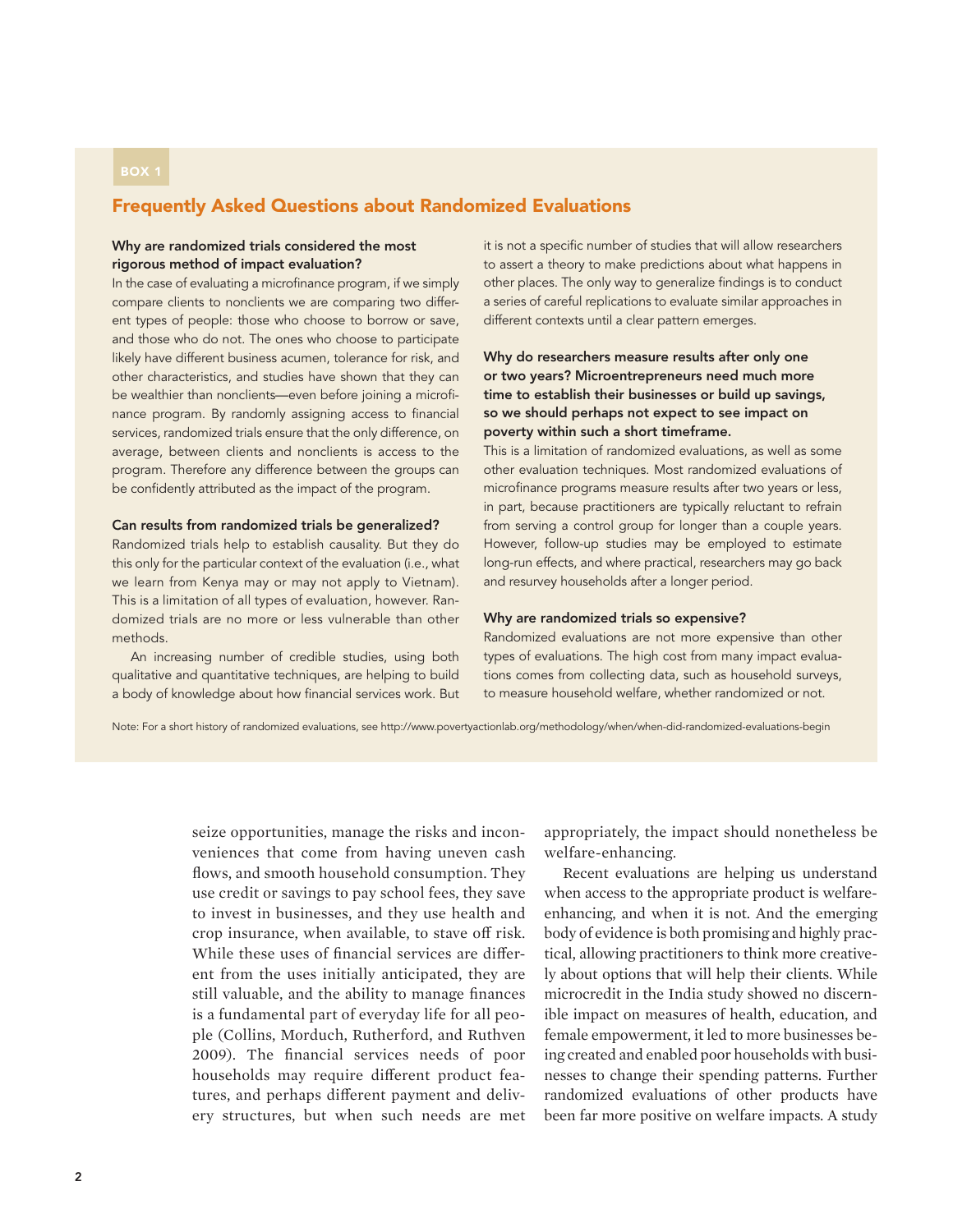conducted in Kenya shows that access to savings accounts for female market vendors allows them to keep higher levels of inventory and therefore have higher incomes. Consumer credit was shown to have significant welfare benefits for wage earners in South Africa. A study conducted in Ghana provides evidence that rainfall insurance helps farmers use more fertilizers and increase their cultivation area, and results in fewer meals missed for the family. (See Annex 1 for a summary of the research papers discussed in this paper.)

Perhaps one of the greatest contributions from these first randomized evaluations of microcredit will be to help reset expectations. Far from offering the last word on the impact of microfinance, the existing evidence instead offers a foundation for learning what works, for whom, and under what circumstances so that products and delivery approaches can be better used and adjusted to meet the needs of poor people.

This paper summarizes the latest research findings from a new body of empirical evidence that uses randomized evaluations, similar to those used in medical trials, to compare how one group responds to access to specific new financial services against how a comparable group fares without those services. (See Box 2.) This paper goes back a couple of years to the first studies that used this approach, and summarizes a series of research studies presented at the October 2010 Microfinance Impact and Innovation Conference in New York. These studies evaluated product design for a range of financial services, including credit, savings, and insurance. The studies discussed here were undertaken by research affiliates of Innovations for Poverty Action (IPA), the Financial Access Initiative (FAI), and the Abdul Latif Jameel Poverty Action Lab (J-PAL) at the Massachusetts Institute of Technology; they are all randomized evaluations unless otherwise specified.

Part 1 of this paper reviews the main results from randomized evaluations that measure the impact of microcredit and microsavings on business investment and creation, consumption, and household well-being. Part 2 presents evidence from evaluations of products and delivery design. Part 3 discusses the evidence on microinsurance products.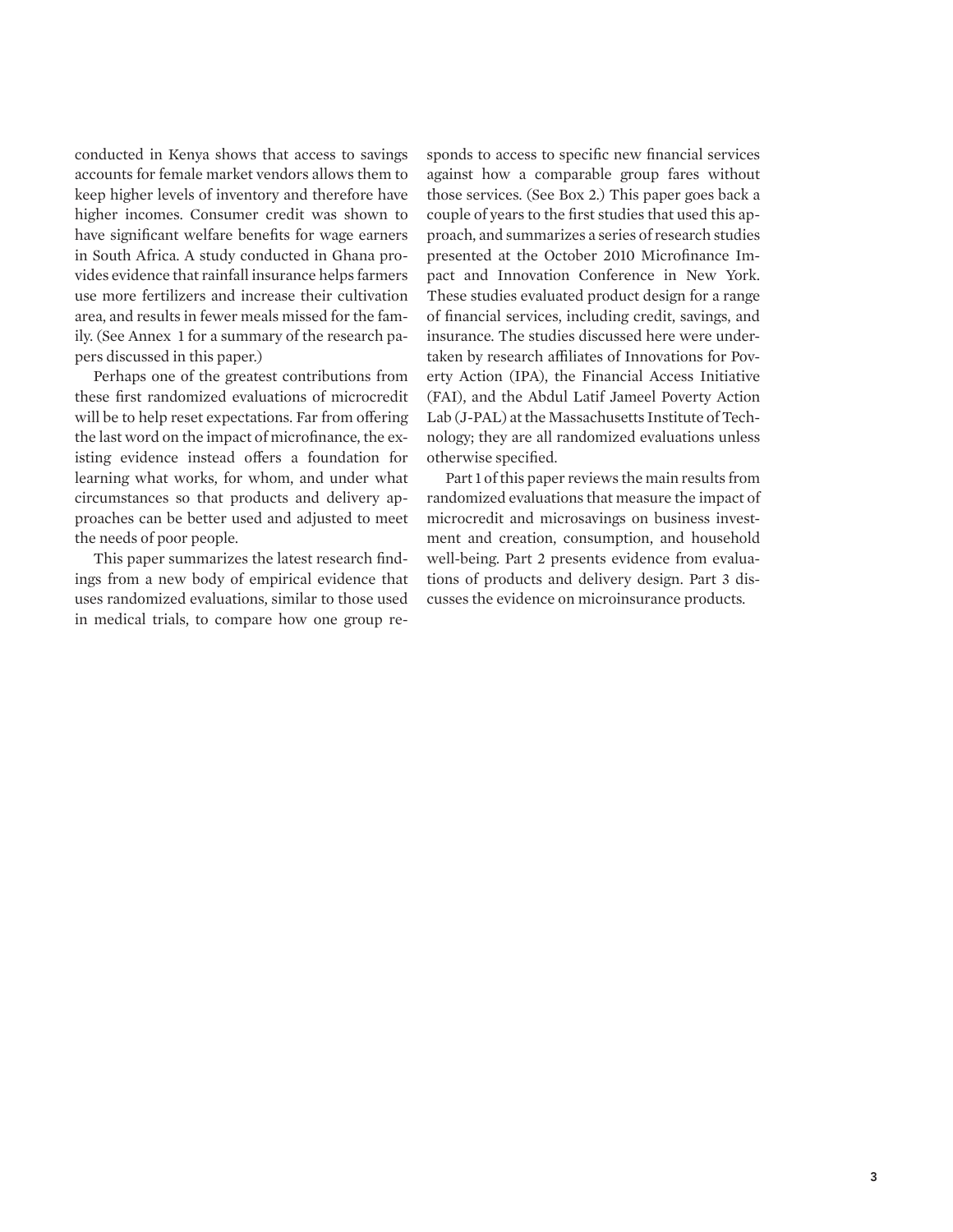### Evaluating the Impacts of Microcredit and Microsavings<sup>3</sup>

Many poor families in the developing world<br>
have limited access to formal financial<br>
services, including credit, savings, and in-<br>
surges. They instead this are a variety of informal have limited access to formal financial surance. They instead rely on a variety of informal credit relationships with moneylenders, relatives, friends, or merchants. Poor people also use a number of informal savings devices—for example, they may participate in rotating savings associations or keep their savings at home. These options are not ideal. They tend to be unreliable, and it can be hard to protect savers from the demands of relatives and friends.4 Traditionally, banks and other formal financial service providers, such as insurance companies, have not considered the poor a viable market, and penetration rates for formal financial services in developing countries are extremely low.<sup>5</sup>

Increasing access to financial services holds the promise to help reduce poverty and improve development outcomes, by enabling the poor to smooth consumption, start or expand a business, cope with risk, and increase or diversify household income. Microcredit stands to benefit poor individuals who lack collateral, steady employment, verifiable credit history, or other requirements necessary to gain access to formal credit. In the past three decades, access to credit has expanded dramatically. Now with nearly 200 million borrowers, microcredit has been successful in bringing formal financial services to the poor.<sup>6</sup> Many believe it has done much more. By putting money into the hands of poor families, and particularly poor women, they argue, microcredit has the potential to increase households' health and education, empower women, and reduce poverty.

### *What does the evidence say?*

Recent experimental evidence from three randomized impact evaluations suggests that while increasing access to credit does not produce the kind of dramatic transformations conjured in the popular imagination, with millions of poor people springing out of poverty simply by taking out loans and applying them to their microbusinesses, it does appear to have some important—though more modest outcomes for some people. These include creating new businesses and tipping consumption away from temptation goods, such as alcohol, tobacco, and snacks, so that households can invest in their businesses or buy more durable goods. This suggests that microloans help some households reprioritize their expenditures and smooth consumption—a valuable function for poor households that suffer from irregular and unpredictable income streams.

The results of these randomized evaluations find little, if any, evidence of impact on use of healthcare,<sup>7</sup> education, or female empowerment within the treatment period (Banerjee, Duflo, Glennerster, and Kinnan 2010; Karlan and Zinman 2009; Crépon, Devoto, Duflo, and Parienté 2011). The groups that benefited most from increased access to credit tended to be men with relatively high incomes, not those typically targeted by microfinance institutions (MFIs) (i.e., poor female entrepreneurs). Significant welfare benefits were found in a study that extended consumer credit to wage earners who were considered marginally creditworthy because it enabled them to withstand shocks and keep their jobs.

One evaluation of the impact of access to formal savings for businesses in Kenya found increased

<sup>3. &</sup>quot;Impacts" in this context refers to the effect that access to finance has on the well-being of poor people, as indicated by business income, household income, household consumption, health, children's schooling, and other measures.

<sup>4.</sup> Collins, Morduch, Rutherford, and Ruthven (2009) show that poor people use a variety of informal mechanisms to manage cash flow, cope with risk, and seize opportunities. They also find that at almost every turn poor households are frustrated by the poor quality—particularly the low reliability—of the instruments they use to manage their meager incomes.

<sup>5.</sup> See CGAP and the World Bank (2010, p. 4).

<sup>6.</sup> According to the Microcredit Summit, as of 31 December 2009, 3,589 microcredit institutions reported reaching 190,135,080 clients (Reed 2011, p. 5).

<sup>7.</sup> Microcredit did help families deal with health shocks, but it did not lead to greater expenditure on healthcare or better health outcomes for children.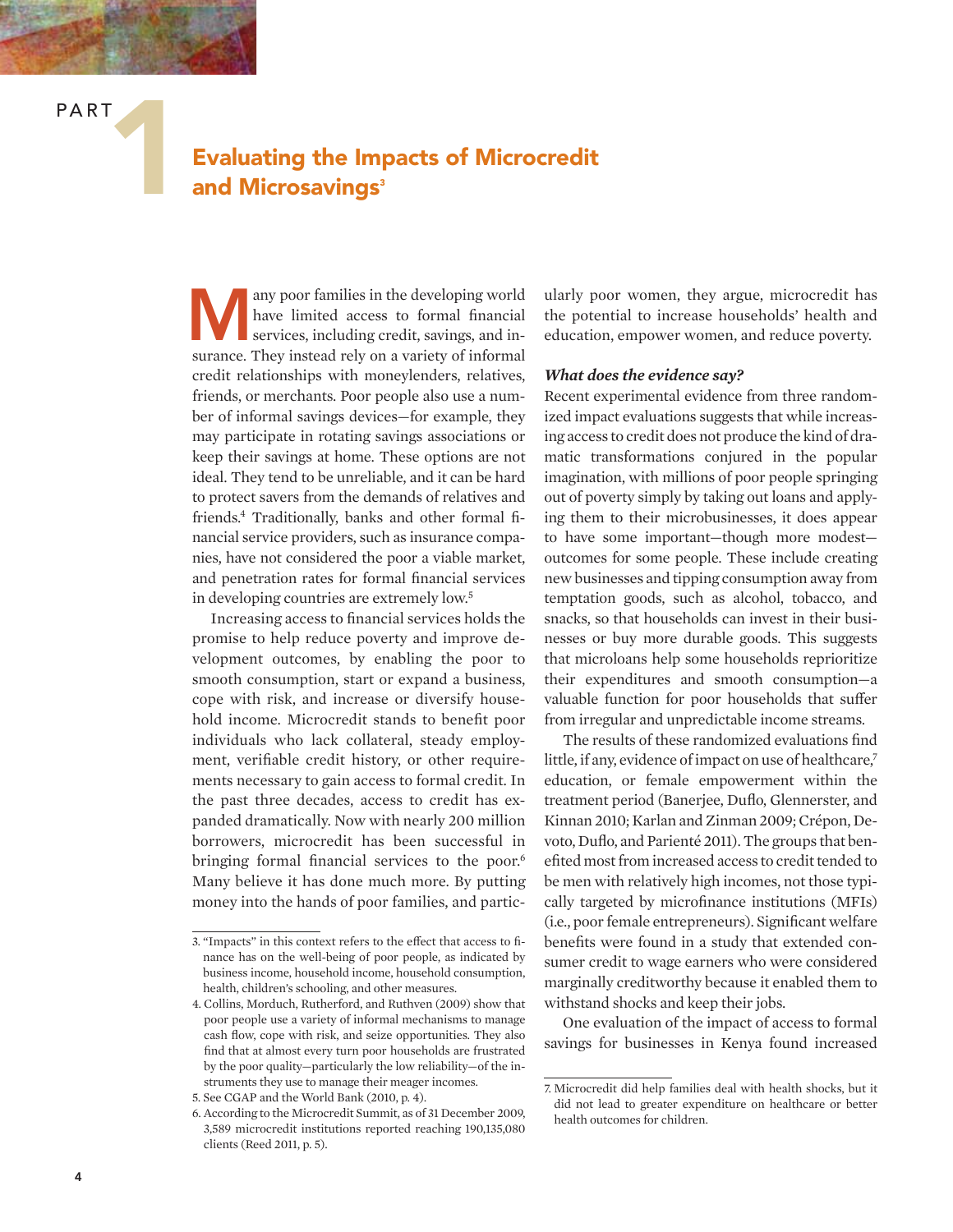### Randomized Approaches to Measuring Impact<sup>a</sup>

To evaluate the impacts of microfinance, researchers use randomized techniques to assess how the lives of people in a program changed compared to how their lives would have changed if the program had not existed. Simply comparing clients with nonclients cannot account for the fact that those who sign up are likely to have both observable and nonobservable characteristics that make them not comparable to nonclients. Randomized assignment, whereby one group or individual gains access to a particular service while another group or individual does not, allows researchers to compare two statistically equivalent groups.

Existing evaluations follow one of two approaches: randomizing MFI branch placement in new areas, or randomizing loan approval for marginally creditworthy applicants.

### Randomizing MFI branch placement

The approach used by Banerjee, Duflo, Glennerster, and Kinnan (2010) in urban India and Crépon, Devoto, Duflo, and Pariente (2011) in rural Morocco is to partner with an MFI and randomize the placement of new branches offering services. From a pool of areas identified by the MFI as being places where it would be interested in opening a new branch, the MFI randomly selects some areas for opening new branches. Areas not selected for the opening of a new branch make up the comparison group.

### Randomizing access at the margin

A second approach, used by Karlan and Zinman in South Africa (2010) and the Philippines (2011), is to randomize access to credit among clients that the lending institution has identified as being marginally creditworthy. Applicants for loans are sorted into groups based on a credit scoring mechanism that measures business capacity, personal financial resources, outside financial resources, personal and business stability, and demographic characteristics. Those with high scores are automatically approved, and those with low scores are automatically rejected. From the group that falls in the middle and is scored borderline creditworthy, applicants are randomly assigned a loan. This allows researchers to compare outcomes for groups who received a loan with those who were denied credit. It also provides the lending institution with a way to judge what difference approving more risky loans might make to its business so that it can fine-tune its approval threshold.<sup>b</sup>

a. For more on randomized evaluation methodologies, see Bauchet and Morduch (2010) and Duflo, Glennerster, and Kremer (2008). b. For a discussion of the advantages and disadvantages of this approach, see Karlan and Zinman (2011).

business investment and personal income growth among women, suggesting that savings could be an effective tool to help the poor accumulate funds for investment or consumption.

### **Credit**

### *Impact of Grameen-style group lending in an urban setting*

Starting in 2005, Banerjee, Duflo, Glennerster, and Kinnan (2010) conducted the first randomized impact evaluation of expanding access to credit in a new urban market. Researchers partnered with Spandana, one of the largest and fastest growing MFIs in India, to identify 104 slums in Hyderabad as places where Spandana would be interested in opening new branches. Fifty-two communities were randomly selected for the opening of a new MFI branch offering loans to self-formed groups of six to ten women. The typical loan averaged Rs. 10,000 (US\$200), for families where the average monthly expenditure was Rs. 5,000 (US\$100) for a family of five (Banerjee, Duflo, Glennerster, and Kinnan 2010).

Twelve to 18 months after the introduction of an MFI branch, a comprehensive household survey was conducted in a random sample of eligible households in both treatment and comparison areas. Demand for the credit product was not high: take-up was 18.6 percent among households in the treatment group, 8.3 percentage points higher than in comparison areas.

People with access to microcredit were more likely to have started a business. The probability of starting a business increased by 1.7 percentage points relative to comparison areas, implying that approximately one in five of the additional MFI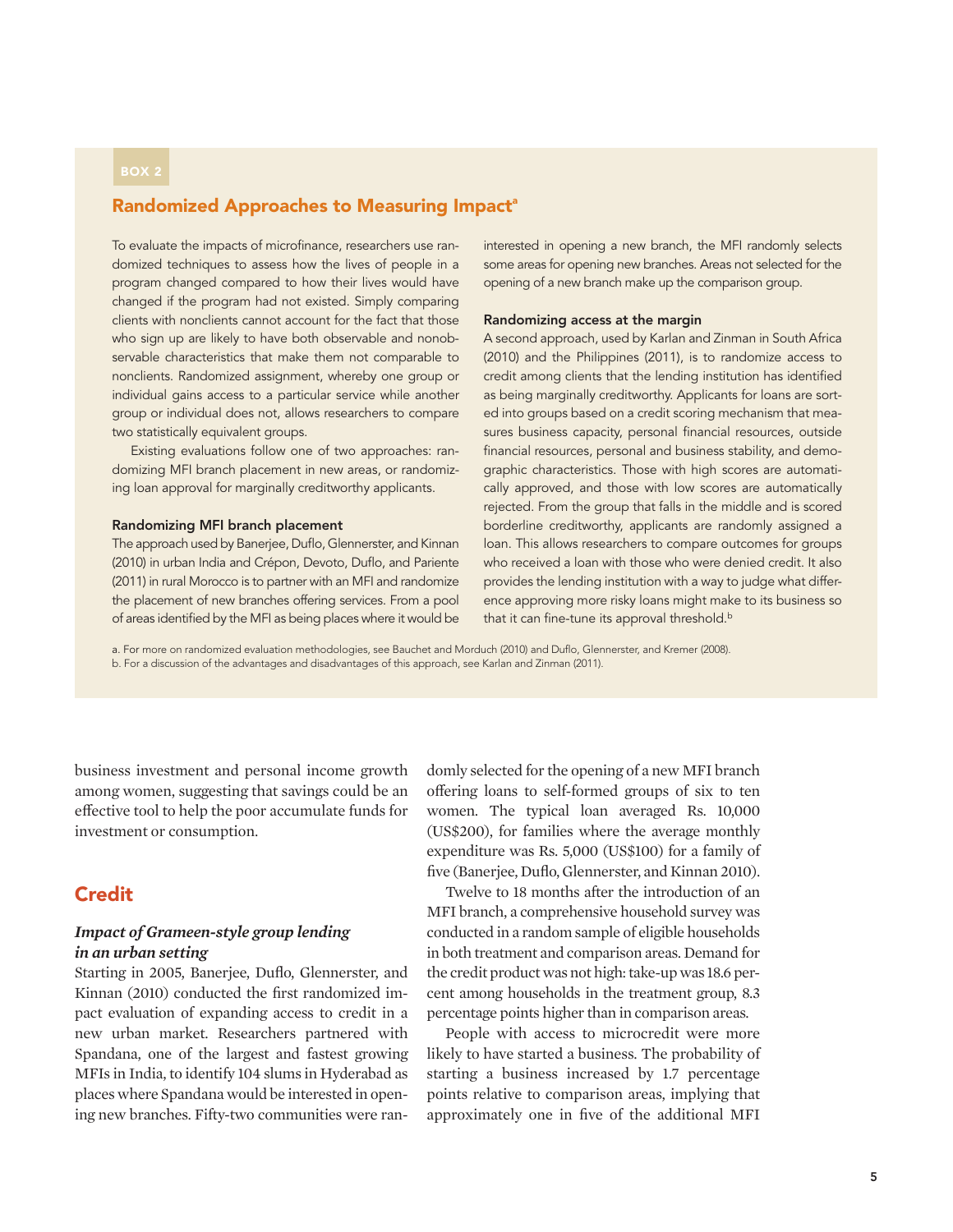loans in treatment areas was associated with the opening of a new business. Beyond the impact on new business creation, there was no significant effect on average business profits, monthly revenues, inputs spending, or number of employees.

Access to credit did not change the amount households spent significantly, but researchers did find a change in *how* households spent. Those with an existing business bought more durable goods for their home and business. Households that did not start a business consumed more nondurable goods. But those who started a new business cut back on temptation goods (tobacco, alcohol, tea, betel leaves, gambling, and food consumed outside the home) and invested more—tightening their belts to make the most of the new opportunity.<sup>8</sup> This switch from temptation goods to investment and durable consumption in the groups with businesses is an encouraging finding.

No evidence was found to suggest that microcredit was empowering women, at least along measured dimensions, such as exercising greater control over how the household spent its money. Researchers also found no evidence of improved indicators for the use of healthcare services or education.<sup>9</sup>

While media reports interpreted the lack of positive results along measurable dimensions of health, women's empowerment, and education as signs that microcredit was a failure,<sup>10</sup> Banerjee and Duflo say this study presented clear evidence that microcredit was working along the dimension it was supposed to. The new businesses created and the shift away from small "wasteful" expenditures implied that access to loans enabled households to make clear choices to reprioritize, invest, and make the most of the new opportunity: "The main objective of microfinance seemed to have been achieved. It was not miraculous, but it was working" (Banerjee and Duflo 2011, p. 171).

### *Impact of Grameen-style group lending in a rural setting*

In 2006 and 2007, Crépon, Devoto, Duflo, and Pariente (2011) conducted the first randomized impact evaluation of microcredit in a rural setting. While there are some differences, the results show some notable parallels with the Spandana study.

Al Amana, a Moroccan microcredit institution, opened 60 new branches serving 81 rural districts that had no previous access to formal financial services. Taking advantage of this expansion, researchers selected two similar villages at the periphery of each district and offered group loans of 1,000 to 15,000 DH (approximately US\$124–1,855) to one randomly selected village, while the other village would be served two years later, after the outcomes of both groups had been compared.

After two years, loan take-up was fairly low. Only 16 percent of people borrowed from Al Amana, and many used loans to pay off existing debt. Similar to the results found by Banerjee, Duflo, Glennerster, and Kinnan (2010) in urban India, there was no increase in consumption and no noticeable welfare improvements. Researchers did not find any evidence that access to credit helped absorb income shocks. Fourteen percent of households experienced health shocks, while 25 percent experienced shocks to business,<sup>11</sup> yet there was no evidence that consumption decreased less for people with access to microcredit, as we would expect to see if access to credit helped families cope with financial shocks (Crépon, Devoto, Duflo, and Parienté 2011, p. 16).

Contrary to what was found in India, the number of new businesses did not increase in rural Morocco as a result of the loans, even though there was a lot of activity in the sample in terms of businesses starting and finishing. For individuals with existing farming activities, access to credit increased the volume of activity: more employees were hired from outside the household, and sales, expenses, and profits increased. In the case of livestock activities, most of the expansion can be explained by higher savings (livestock accumulation). There were some minor effects on sales but no effect on profits. Animal husbandry also increased, and loans were used to diver-

 <sup>8.</sup> Spending on temptation goods was reduced by Rs 9 per capita per month (Banerjee, Duflo, Glennerster, and Kinnan 2010, p. 19).

 <sup>9.</sup> Households in treatment areas spent no more on medical and sanitation items (e.g., medicines, soap) than comparison households, and among households with children, households in treatment areas were no less likely to report that a child had a major illness in the past year. There was no significant increase in levels of spending on school tuition, fees, and other education expenses or on school enrollment of teenage children (Banerjee, Duflo, Glennerster, and Kinnan 2010).

<sup>10.</sup> See, e.g., Bennett (2009).

<sup>11.</sup> Esther Duflo presentation at *Microfinance Impact and Innovation Conference* in New York, October 2010.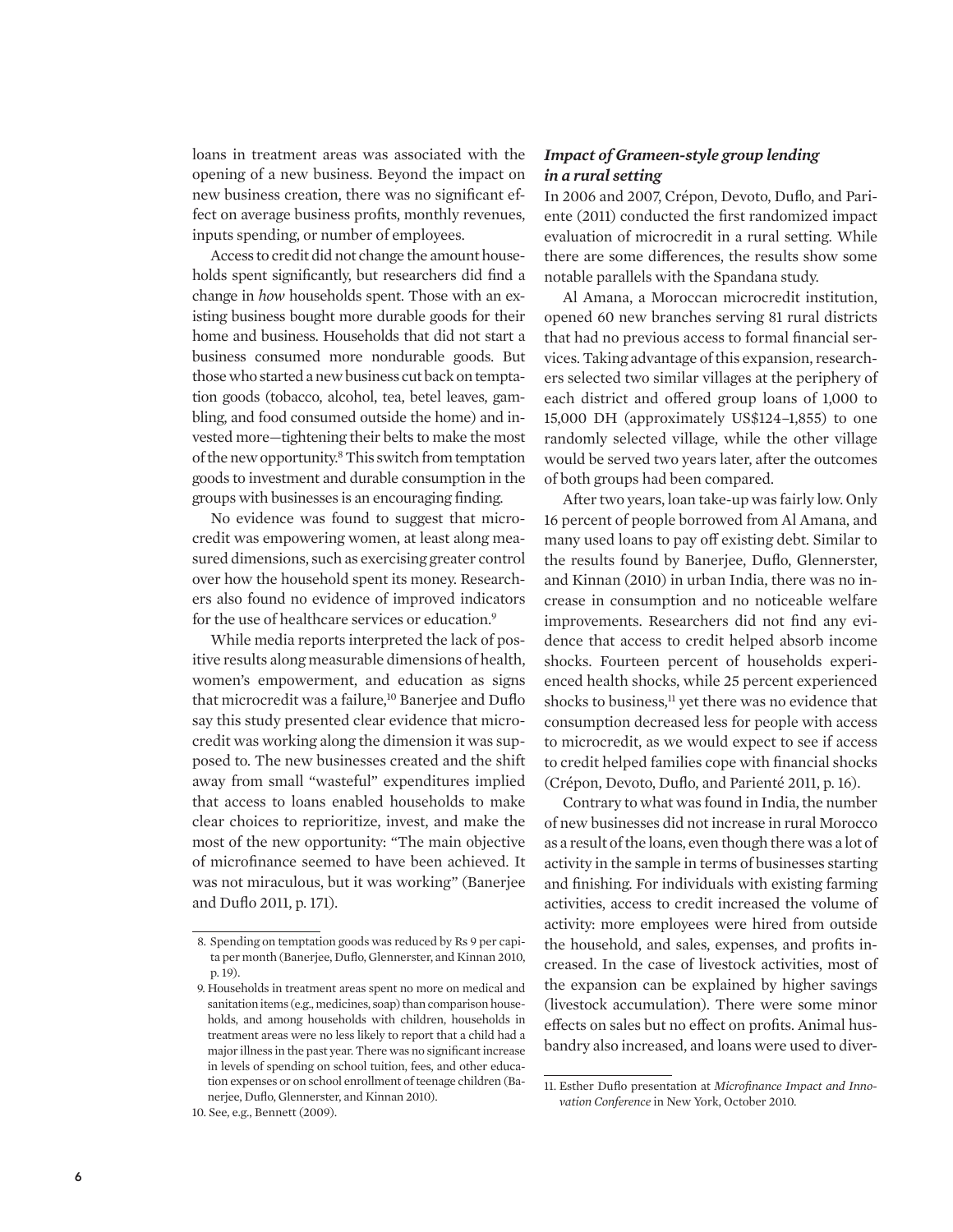sify the types of animals raised, increasing the asset value of the livestock. On the other hand, microcredit had no effect on nonagricultural businesses.

Those with an existing business at the start of the study reduced consumption (presumably as they expanded their business) and considerably increased savings. But for those without prior business activities, consumption increased. These changes in consumption patterns are similar to those of the Hyderabad study (Banerjee, Duflo, Glennerster, and Kinnan 2010). The findings suggest that microcredit is an opportunity that different people will take advantage of in different ways—whether because of disposition or circumstances. More evidence could help us understand the factors that affect a person's ability to make good use of loans.

### *Impact of individual microcredit loans in a peri-urban setting*

Karlan and Zinman (2011) published the first randomized impact study to evaluate access to individual microcredit loans in the Philippines. Researchers worked with First Macro Bank, a for-profit lender offering small, short-term, uncollateralized credit with fixed repayment schedules to microentrepreneurs on the outskirts of Manila. While the study focused on microentrepreneurs, the average income and education level of these customers is somewhat higher than that of traditional microcredit borrowers.12 The bank used credit-scoring software to rate applicants based on business capacity, personal financial resources, outside financial resources, and personal and business stability. Some applicants scored well above the bank's base requirements and some scored well below, but there was a marginal group that just barely failed to meet the bank's criteria for lending. For the study, a number of the 1,601 sample of marginally creditworthy applicants were randomly approved for a loan of around 10,000 pesos (US\$220), equivalent to 37 percent of the average borrower's net monthly income (Karlan and Zinman 2011).

Eleven to 22 months later, the researchers found that even though they borrowed more, those given access to credit did not increase investment in their business and they reduced their overall number of business activities and employees. Subjective wellbeing slightly declined.

 But access to credit helped borrowers cope with risk, strengthened community ties, and increased their access to informal credit. Karlan and Zinman (2011) conclude that microcredit may work, "but through channels different from those often hypothesized by its proponents … and that start with the household rather than with the business." Access to credit lowered the demand for other kinds of risk mitigation tools, a similar result to a study Karlan and Zinman (2010) conducted in South Africa, where wage earners with access to consumer credit were more able to absorb shocks, and therefore more likely to keep their jobs.

### *Impact of consumer credit*

Karlan and Zinman (2010) worked with a consumer finance company in South Africa in designing an experiment to estimate the effects of expanding consumer credit to low-income workers in South Africa.13 The lender had operated for over 20 years as one of the largest, most profitable consumer lenders in South Africa, offering small loans at high interest rates, frequently to low-income workers who have no collateral and must make payments on a fixed schedule. Just over half of the sample of 787 loan applicants who had narrowly failed to qualify under the normal underwriting criteria was offered standard loans of US\$127 (equivalent to 40 percent of the median borrower's gross monthly income) at a 200 percent annual percentage rate (APR).<sup>14</sup>

The results were quite striking. Expanding access to credit increased borrower well-being. Six to 12 months after taking out the loan, incomes were higher for applicants in the treatment group, and applicants in the treatment group were more likely to have kept their jobs than those in the comparison group. Twenty-six percent of treated households reported an improvement in food consumption. Subjective measures of decision-making within the household, community status, and overall optimism were also higher. In addition, the creation of a cred-12. Households in the study had incomes averaging 5,301 pesos/ it history increased the probability of future loan

month/household member (US\$106/month/person, or about US\$3.50/day). The Manila borrowers were far above the official Philippines poverty line of about 1,000 pesos/ month/person, and well above the Hyderabad slum dwellers in the Banerjee, Duflo, Glennerster, and Kinnan (2010) study, who earned about \$20/month/person.

<sup>13.</sup> Income averaged about \$300 a month.

<sup>14.</sup> APR describes the interest rate for a whole year (annualized). In this case, effective APR is used (the fee plus compound interest rate calculated across a year).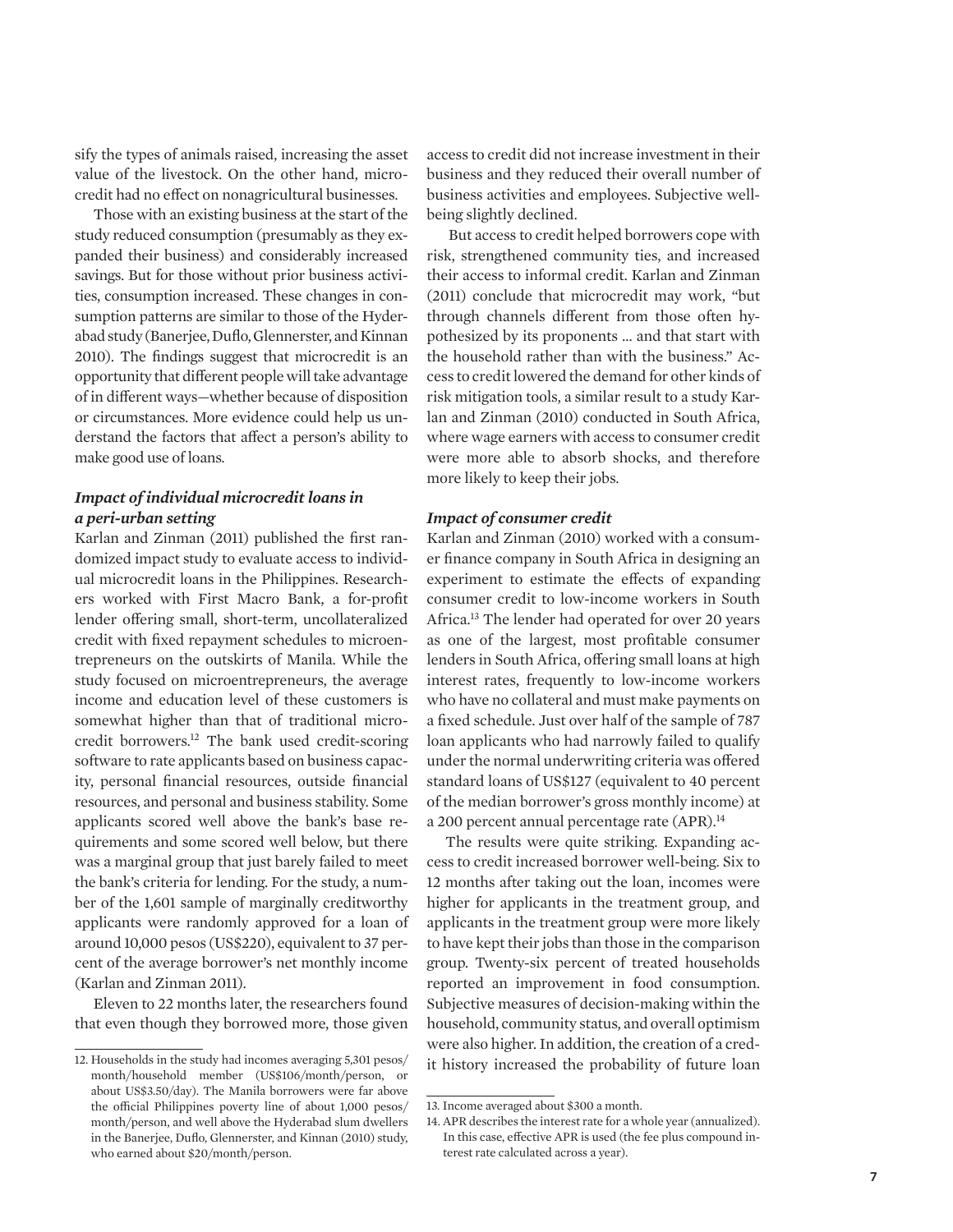approval in the sample by 19 percent over a 15 to 27 month horizon. All these outcomes were measured well after the loan had been taken out and repaid.

### Savings<sup>15</sup>

To study the effects of savings constraints on the poor, Dupas and Robinson (2011) worked in collaboration with the Bumala village bank in Kenya to randomly provide small business owners with access to savings accounts.

The accounts offered no interest on deposits and included substantial withdrawal fees. There was nonetheless high demand for these costly savings strategies, which suggests that the available alternatives were worse.16

The potential savers were market vendors, bicycle taxi drivers, and self-employed artisans who did not already have a savings account, but were interested in opening one. The researchers had them keep daily logbooks with detailed information on business investments, expenditures, and health shocks.17 From this information, Dupas and Robinson were able to examine the impact of the savings accounts along a variety of dimensions.

Data from the bank showed that many women used the accounts quite intensively. For example, 25 percent of women saved more than 1,000 K Sh (US\$14.28) in the accounts, a substantial amount given daily income of about \$2 per day. Some women saved much more. These savings translated into other positive outcomes. Four to six months after account opening, women in the treatment group had 45 percent higher daily investment in their businesses than women in the comparison group. These findings suggest that women faced significant barriers to saving, and those constraints were important for the businesses they run. There was no measurable impact for men in the study.

Several categories of expenditures were also higher for women in the treatment group. Food expenditures were 10–20 percent higher, suggesting that income had increased. Daily private expenditures were also 27–40 percent higher. This latter result also suggests higher income, though another possible explanation is that women were better able to shield their income from others, thus spending a higher share of their income for themselves and their children.

Savings accounts also seemed to make women somewhat less vulnerable to health shocks, which were particularly common in this sample. The logbooks showed that women without savings accounts were forced to draw down their working capital in response to illness. In contrast, female savers did not have to reduce their business investment levels when dealing with a health shock, and were better able to afford medical expenses for more serious illness episodes.

The study suggests that the bank accounts offered were effective in increasing savings by overcoming pressure on market women to share their cash with others. Putting money into formal accounts seemed to reduce the risk of appropriation by relatives, friends, and neighbors.<sup>18</sup> However, the sample size of this study was too small to be definitive, so future work will be needed to explore how robust this finding is.

Despite the lack of evidence for positive effects on welfare from credit, the studies so far offer tantalizing evidence that there could be important potential benefits for some poor households to be gained by helping the poor reprioritize their expenditures. Notably, the impact study for savings showed positive outcomes for female savers. While it is still too early to reach any definitive conclusions, particularly for savings where there is just one existing impact study with a small sample size, the findings give researchers cause to explore further, and more studies are underway to see if these findings hold up in other contexts. The next generation of studies is examining product design to see how small changes

<sup>15.</sup> In Part 2 we consider the impact of savings accounts com-<br>bined with commitment devices that address the issue of self-<br>can improve outcomes for poor clients. control among farmers.

<sup>16.</sup> From the whole sample only 8 percent of respondents refused to open an account; 39 percent opened an account but never made a deposit.

<sup>17.</sup> Dupas, Karlan, and Robinson are currently replicating this study in four different settings: Chile, Malawi, Uganda, and the Philippines.

<sup>18.</sup> We use the term "formal" for consistency with the original research paper, but the savings accounts offered by Bumala village bank would often be called "semi-formal" since Bumala village bank is not regulated by the Central Bank of Kenya. It is affiliated with K-Rep bank and has private deposit insurance.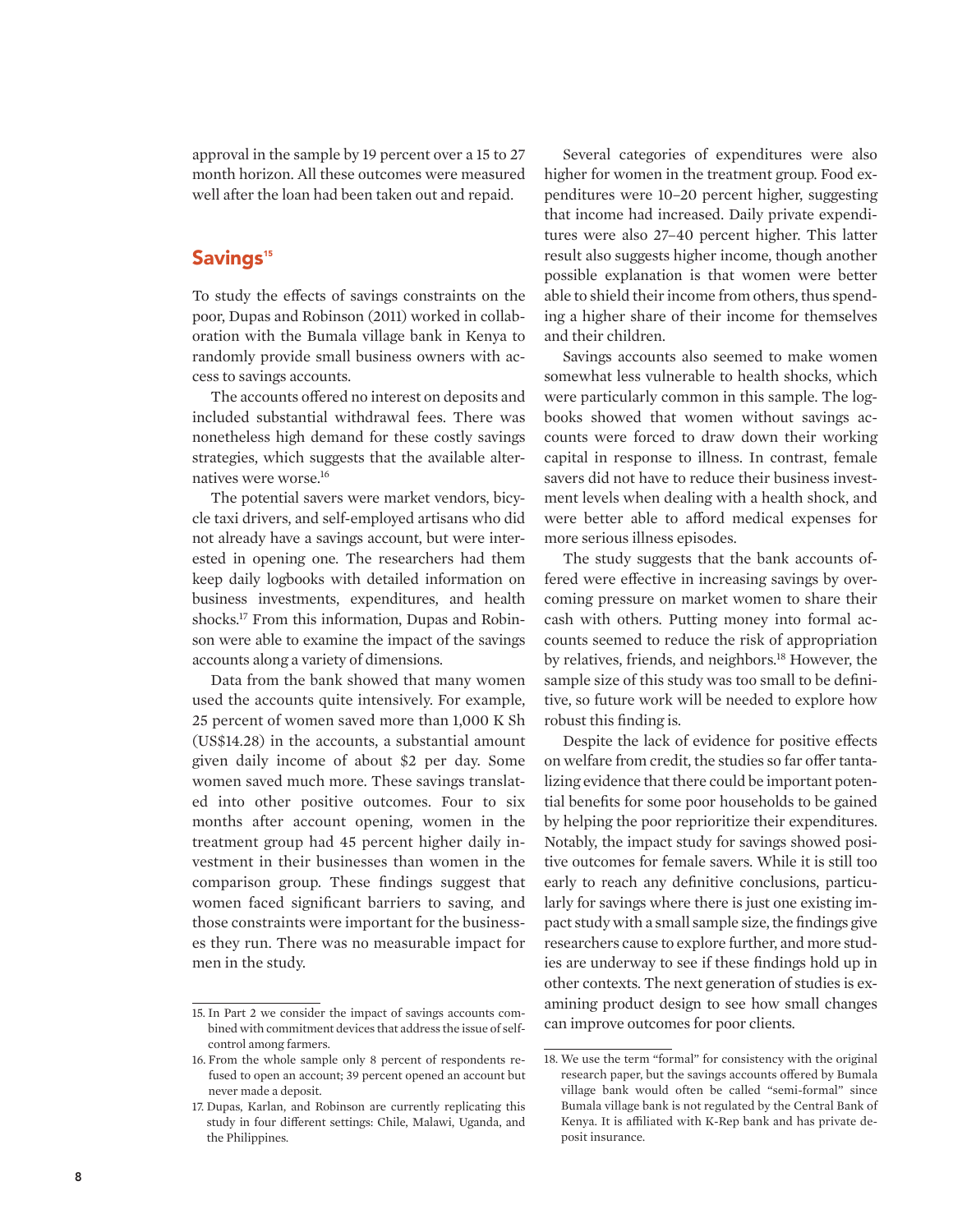

### Evaluations of Product Features— Design Matters

s the headlines and bloglines buzz with discussion of whether or not microfinance—or<br>
more precisely, microcredit—works, several<br>
multipliers, here at the value and smiles are cussion of whether or not microfinance—or evaluations have started using randomized approaches to explore specific questions around product design. What would be the impact of offering flexible repayment options, of allowing for grace periods, or of replacing group liability with individual loans? This ongoing work reveals that small details matter, sometimes enormously.

This section reviews a series of recent studies that isolate specific features or attributes of products to show how even small changes in their design can yield significantly different results. These studies offer insights for how financial service providers can tweak or improve their products to benefit poor and low-income clients. We begin with some studies that have explored variations on traditional microcredit products and, indeed, challenge some core tenets of the microcredit movement. We then discuss the latest evidence on the effect of commitment savings, reminders to save, and account "labeling."

### Microcredit Design— Disrupting Tradition

Targeting women, group liability, and weekly repayments that start immediately have long been considered defining attributes of a classic microcredit model that is particularly strong throughout South Asia and in some other places. Some providers see them as keys to success in keeping default rates close to zero.

Especially in the early days of the modern microcredit movement, each of these features was seen as key to reducing the risk for the provider of uncollateralized lending, allowing many MFIs to operate as sustainable, even profitable, businesses. Group liability ensures repayment by enlisting the benefits of screening and peer monitoring. Women, it is believed, pay back their loans more reliably than men (Armendariz and Morduch 2007). (Lending to women also supports the social mission of many MFIs, since women are more likely than men to be poor, and income in the hands of women is more often spent to benefit the household and the children.)<sup>19</sup> And weekly repayment that begins right after the loan is given decreases credit risk by creating immediate discipline and a pattern of repayment.

Simply put, the model works for MFIs. But does it work for borrowers?

Increasing evidence suggests that some of these key design features may be far from optimal and may actually bring negative trade-offs. Some recent studies look in turn at group liability, the effects of lending to women, the importance of timing for ensuring repayment, and emerging tools for lenders to assess and monitor the credit worthiness of clients. Collectively, these results provide insight into important product design options that may be used to improve financial outcomes for poor clients.

### *Questioning group liability*

Group liability has been at the center of the peer pressure model, which assumes that borrowers will choose members they know to be reliable. Yet there are some very real disadvantages of group liability. If an emergency leads a group borrower to default, her social and community support system can unravel with it.

Beginning in 2004, Giné and Karlan (2011) ran a study with Green Bank in rural areas of the Philippines to explore whether group liability was in fact necessary for managing default risk. The study examined what happened when the bank switched its existing group liability model to an individual liability model, as well as when groups of new borrowers started out with individual liability loans.

<sup>19.</sup> See Thomas (1990), Engle (1993), and Schultz (1990).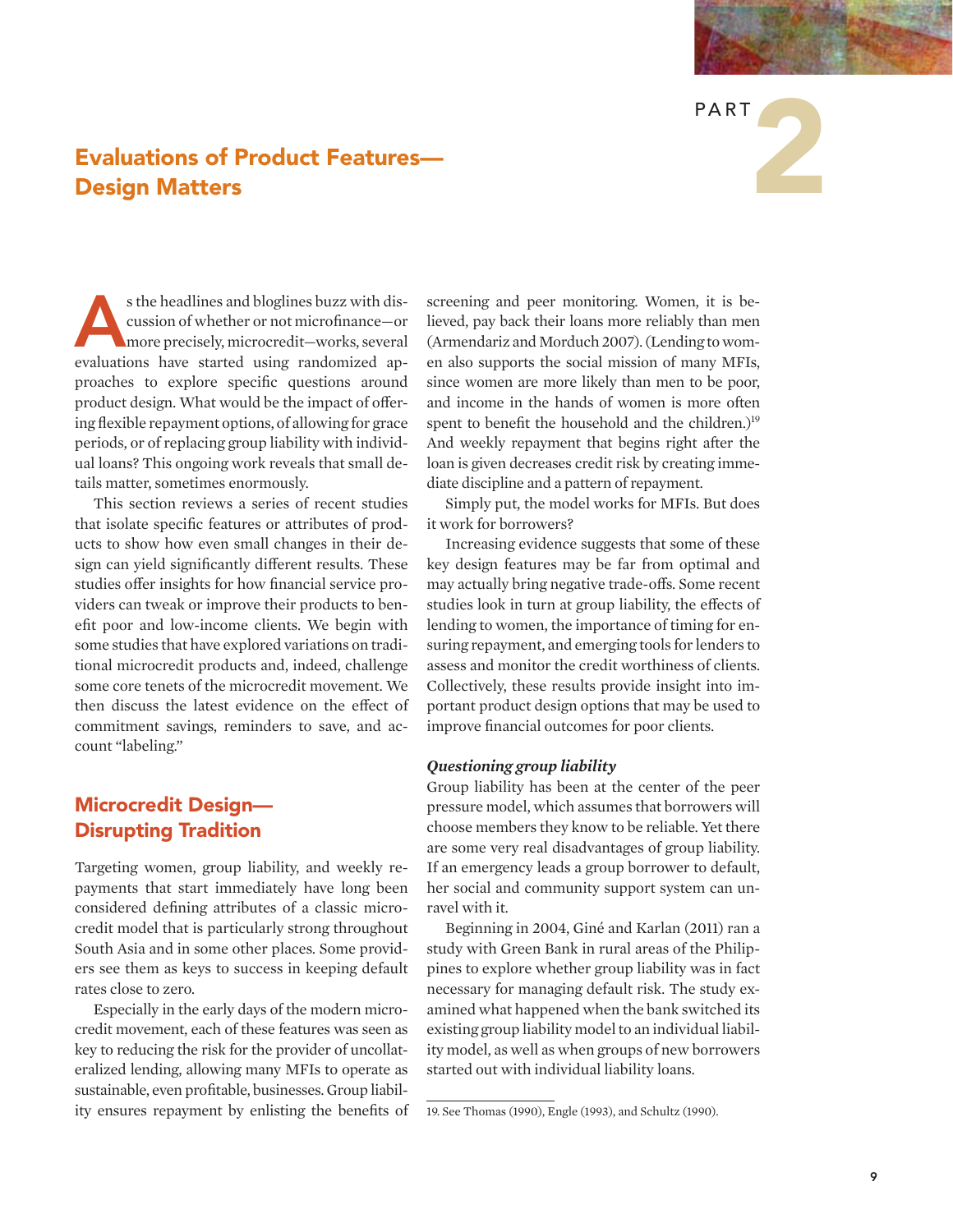The results showed that the shift to individual liability did not negatively affect loan repayment for either group. The bank also saw an increase in outreach, as more customers, attracted by the individual liability option, sought loans from the bank. The study was extended to new areas, in which groups either formed initially as individuals or as groups. Here, too, no difference in repayment was observed, although the credit officers were more reluctant to open up lending groups without individual liability. Given how such results likely rely heavily on cultural context and institutional incentives, these results should not be extrapolated without caution, but they do provide cause for challenging the presumption that group liability is a key to successfully lending to poor people.

Strengthening the case against group liability for MFIs is the continued low demand for formal microcredit. As mentioned in the microcredit impact studies described earlier, poor people are not pounding down the doors of microlenders,<sup>20</sup> despite widespread, documented use among the poor of informal loans from friends, neighbors, or moneylenders.21 One possible reason why so few poor people take out formal loans is that the group liability model repels risk-adverse individuals who are not willing to co-sign for their peers.<sup>22</sup>

### *Women, men, and returns to capital*

MFIs' focus on lending to women is partly a consequence of commercial interest, given women's higher loan repayment rates. Development research also suggests that women tend to put more of their earnings back into the home or into services for their children (health, education, etc.) than men do.23 Serving women, therefore, is good for business and good for fulfilling a social mission.

As mentioned, the vast majority of microcredit programs nominally extend loans for the purpose of starting or running a business. Business loans are seen as addressing a critical need, since formalsector jobs are scarce in poor communities and poor, unemployed women often do not have the necessary capital available all at once to invest in inventory or equipment to start a business or make necessary investments for growth. Giving women credit, cash, or business inputs theoretically relieves capital constraints and helps them take business opportunities.

In practice, however, access to capital does not seem to be having as large an effect on increasing women's incomes as development experts had thought. The three microcredit impact studies conducted in India, the Philippines, and Morocco showed that increasing the availability of credit had no impact on the profits of women-owned businesses (Banerjee, Duflo, Glennerster, and Kinnan 2010; Karlan and Zinman 2011; Crépon, Devoto, Duflo, and Parienté 2011).

A 2008 study by de Mel, McKenzie, and Woodruff on returns to capital for businesses in Sri Lanka found that the average real return to capital was 5.7 percent per month—substantially higher than the market interest rate—and the returns varied with measures of ability, household liquidity, and the gender of the owner. In a follow-up study (2009) the researchers show that women-owned businesses earned no returns from either cash or in-kind grants, compared to men in the study who earned high returns from both. These results could have been entirely explained by environment, however, given that only 35 percent of women participate in the work force in Sri Lanka and may choose low-return sectors for their businesses (World Bank n.d.).

To test whether the results held in an environment with higher female participation, McKenzie and Woodruff partnered with Fafchamps and Quinn from the University of Oxford to study female and male entrepreneurs in Ghana, a country in which 74 percent of women participate in the workforce (World Bank n.d.). In Ghana, the researchers gave either cash grants or grants of inkind inventory or equipment to different male and female entrepreneurs, to see whether cash had a different effect than in-kind capital, and whether

<sup>20.</sup> Loan take-up from MFIs was only 16 percent in rural Morocco (Crépon, Devoto, Duflo, and Parienté 2011) and 18.6 percent in urban India (Banerjee, Duflo, Glennerster, and Kinnan 2010).

<sup>21.</sup> See Collins, Morduch, Rutherford, and Ruthven (2009).

<sup>22.</sup> Context may make a big difference to the effects of the group lending approach, and not all of the literature points in the same direction. For example, a World Bank study (Carpela, Cole, Shapiro, and Zia 2010) exploits a natural experiment and shows benefits of group lending.

<sup>23.</sup> See, e.g., Engle (1991).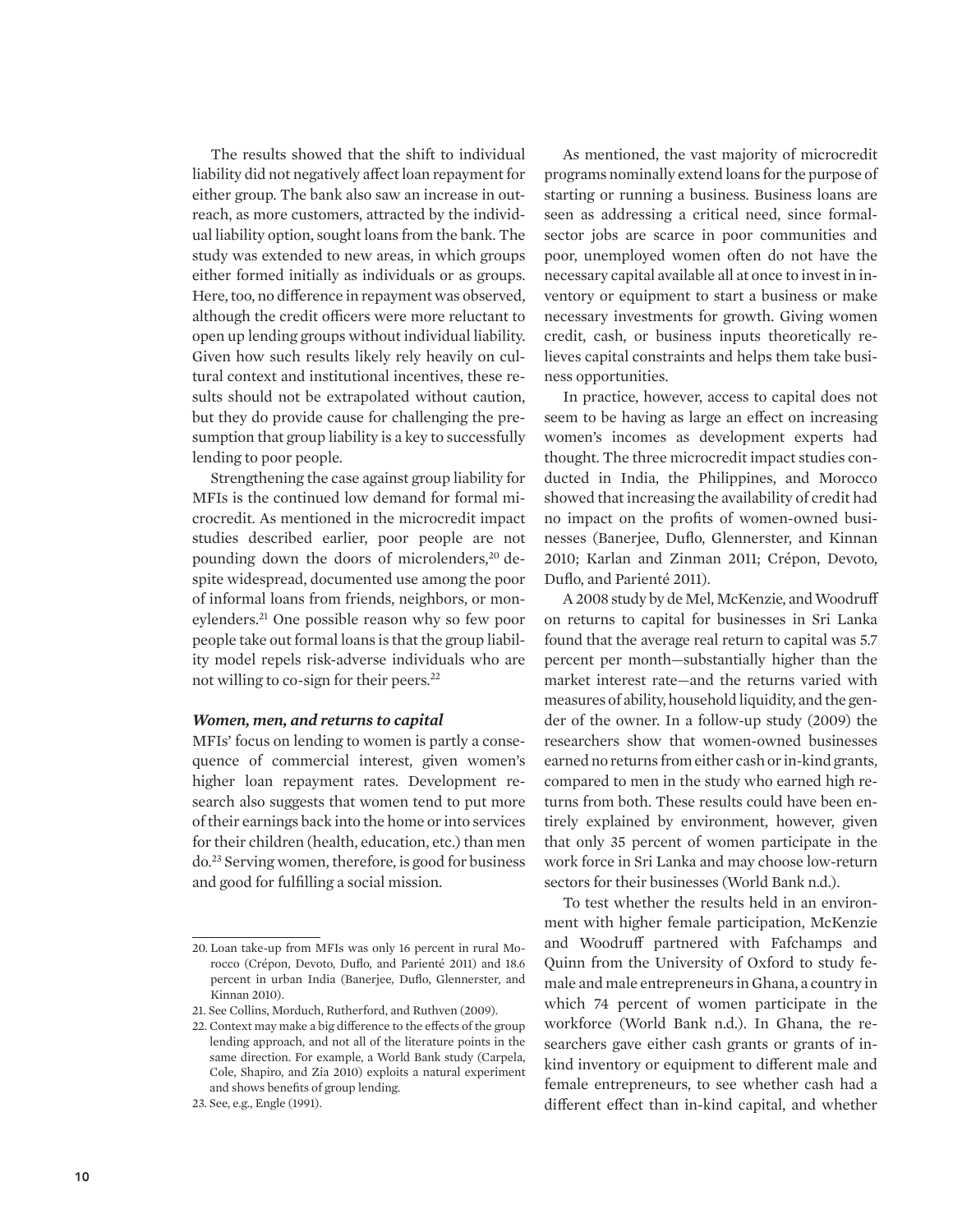women responded differently than men.<sup>24</sup> They did, on both counts.

Cash grants to female entrepreneurs in Ghana produced no return on capital, just as in Sri Lanka. Yet in Ghana, the in-kind gifts of inventory or equipment showed a significant average return for women. The researchers found that when given cash, women invested less of the gift in the business, splitting pieces off for household purchases or other expenses. They also found an important nuance: the high returns from in-kind gifts came entirely from the women who had larger, higher profit businesses at the outset. Women with belowaverage profits (around \$1 a day) saw no benefit in terms of profit from either form of grant. Male business owners, on the other hand, saw significant returns to capital from both the in-kind grants and the cash grants.

These findings from Ghana are certainly more encouraging for female microentrepreneurs than the earlier findings from Sri Lanka. But even in Ghana, it was only the larger female-owned businesses that benefited in terms of profit. Women from the general population are not always, nor, indeed, more likely to be, able to convert capital into profits, and men tend to be more successful overall.

These results suggest opportunities to adjust to whom MFIs lend and how they structure their products. MFIs may have a greater impact on the women they serve if they can filter their applicant pool to identify and target high performers. It is relevant not only for knowing which clients can excel, but also for the MFIs' ability to offer more flexible products. Knowing what the client is likely to earn can allow lenders to adjust the risk profile—and the interest rate. It even may allow institutions to add microequity to their product portfolio, assuming they can find effective ways to accurately monitor business performance. It may also be time for microfinance providers to redesign their loan products to acknowledge what many already know that loans are often used for nonbusiness purposes.25

### *The role of timing—delaying repayment*

Growing a business, no matter the size, often requires entrepreneurs to make investments and then wait for those investments to mature. Yet the inflexible nature of the typical microcredit programs, involving weekly, or monthly, repayments that begin the first week or month after the loan is given, may not provide the necessary time for investments to show a yield. Many loan recipients, in fact, set aside part of the loan from the beginning to ensure they can make the first two or more payments. So clients are not investing the full bulk of the funds, and they may be avoiding investments that require a longer period to yield returns.

When Field, Pande, Papp, and Rigol (2011) looked at small business loan design in the United States, they saw that business loans build in a grace period of a few months between when the funds are given and when the borrower has to begin paying the loan back. Between 13 percent and 15 percent of U.S. business borrowers default, compared to between 2 percent and 5 percent of microcredit borrowers in developing countries, a significant increase in default risk for the lender. Yet the key question—does increased repayment flexibility correlate with increased profit and still allow the lender to manage default risks adequately—is important enough from the development perspective to warrant examination.

In West Bengal, India, the researchers (2011) compared the outcomes of two groups of microcredit borrowers with the Village Welfare Society. One group received a traditional group microcredit product with semi-weekly payments that started immediately after receipt of the loan, and the second group was awarded a two-month grace period before repayment began.

<sup>24.</sup> Fafchamps, McKenzie, Quinn, and Woodruff (2011) offer grants instead of loans because many banks require that their clients already be business owners or have an idea for a startup that the banks deem worthy; likewise, entrepreneurs who take loans may be more willing to take risks. Both factors potentially create a study population that is more savvy or more likely to be successful than the average population, so they work with existing entrepreneurs and provide them with grants as a technique for preventing bias.

<sup>25.</sup> As noted, in practice poor clients are not only using loans to invest in businesses, but also as a means to manage their household cash flow, for emergencies, and to smooth consumption. While theory of impact is quite different, the use of microcredit or savings for consumption smoothing may nonetheless be important for the overall well-being of clients.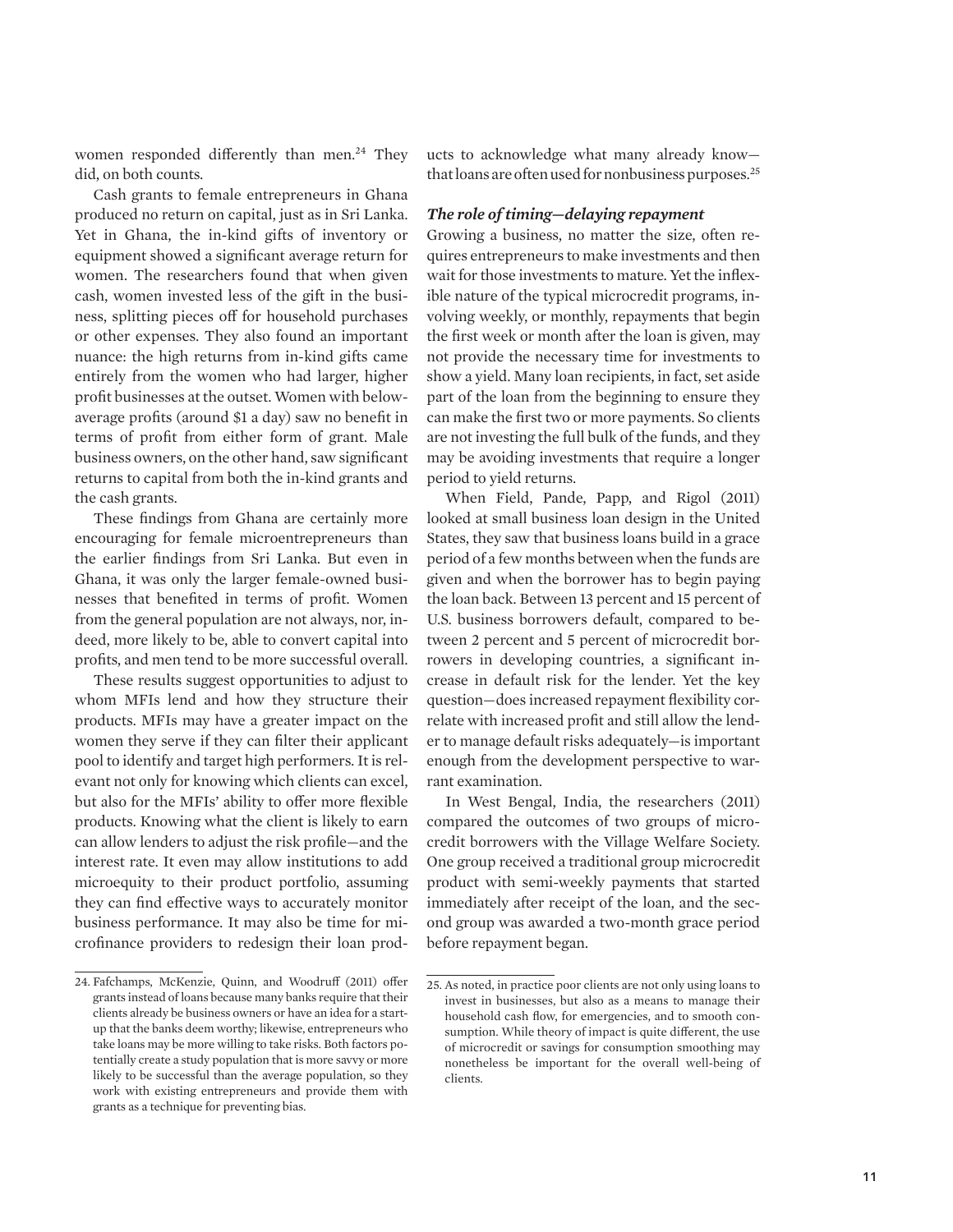The grace period group members invested 6 percent more of their loans in their businesses than borrowers who received no grace period, and two years after the loans were given, those grace period borrowers saw 30 percent higher average profits. Household income was also higher on average for the grace period borrowers.

However, the average result masks significant variation within the grace period group. The 25 percent average profit increase came about because some of the women did extremely well with the delayed payment loans. Unfortunately, big wins for some were matched by big losses for others—9 percent of the individuals in the grace period group ultimately defaulted on their loans, compared with a 2 percent default rate among individuals with the standard weekly repayment structure.

In 2008, the Village Welfare Society participated in a study measuring the effects of weekly versus monthly meetings on loan repayment (conducted by Feigenberg with Field and Pande). When the researchers found that the monthly meetings did not affect repayment, the bank switched to monthly meetings, as the operational savings were substantial.

These results again suggest significant opportunities for both high-functioning borrowers and the institutions that serve them. Banks could commercialize business loans with a two-month grace period for all borrowers who want it by increasing the interest rate on those loans sufficiently to make up the losses from default. It is not clear how much such high rates would affect demand.

Another, more nuanced, approach is to identify who the high-potential borrowers are before setting product terms. Such individualized service offers the possibility of creating a targeted product whether loan or microequity—built around that person's potential earnings, and tailoring loan amount, term, and price accordingly.

### *The role of the borrower—client screening as a product design tool*

Financial service providers would be well-served by any technique or tool that would allow them to predict in advance who the high performers might be. Banerjee, Duflo, Glennerster, and Kinnan (2010) delved into their microcredit impact data from Hy-

derabad to identify some shared characteristics among those individuals in their sample who were more likely to start a business, but they have not tested whether that information predicts successful use of a loan when used as a selection tool.

Creating that selection tool is a high priority for Khwaja, of Harvard's Kennedy School. Khwaja's work focuses on the developing world's small firms—enterprises that have outgrown microcredit, but that still lack the collateral and the size to easily secure financing from a mainstream bank. These businesses typically find it very difficult to grow past the micro level for lack of investment capital.

This absence of small, formal firms is known as the "missing middle," and it is a problem, not only for the high-potential poor who have the ability to grow but lack the necessary capital, but also for poor entrepreneurs who have trouble increasing their income from self-employment. High-potential microentrepreneurs need financing, and the banks that fund them need an inexpensive and reliable way to sift through a pool of candidates and pull out those with the highest potential for success.

The challenge is not insignificant. The banks and venture capital firms that typically provide business financing screen ideas for their business value and the entrepreneur's ability to pay back by delving into credit or business histories or conducting an in-depth evaluation of the business idea. These options are not viable with microfirms, however, because of their small size and smaller predicted returns. For small firms, banks really need to know about the ideas, skills, and trustworthiness of the individual borrower.

Khwaja focused on the potential of automated psychographic evaluation tools for measuring an entrepreneur's ability and honesty. The psychographic test is based on tools used by human resource departments in developed countries. These tests are prevalent in other contexts, they are difficult to game, and the results tend to correlate with entrepreneurial success.

To test their appropriateness for funding highpotential microbusinesses, Khwaja has conducted a number of tests around the world to see if the psychographic tools work to identify high potential entrepreneurs with good ideas, strong business ability, and honest character. Khwaja and his colleagues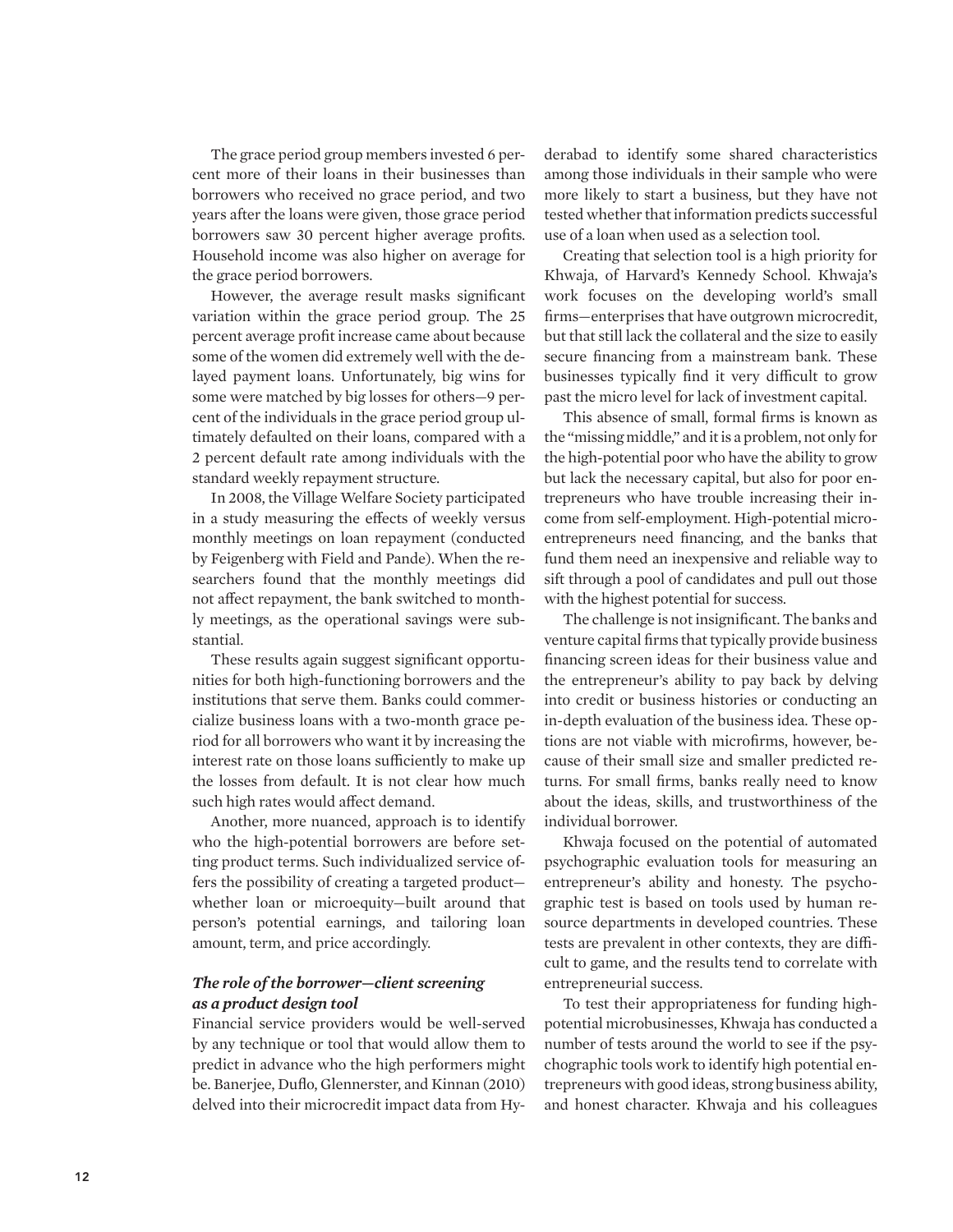developed a 30–40 minute computerized psychographic test to measure the test taker's intelligence; implicit, practical business skills; and psychology or character (Is he honest? How does she view the world, etc.?). To date, more than 2,000 entrepreneurs in seven countries have taken the test. They have had different levels of experience, and they have sought loans of varying sizes (from \$2,000 to \$150,000). Khwaja's pilot data show that the test meets or exceeds the predictive ability of credit scoring models used in developed countries, and it effectively predicts financial success for micro or small business entrepreneurs who do not have financial histories.

The test is also uncovering some nonintuitive indicators of business failure. For example, test takers who scored higher for intelligence actually achieve lower profits; honesty also correlates with lower than average profits—in both cases, these effects were stronger for women than men. The indicators of success seem more obvious. Individuals with strong drive do much better, and those with business skills do moderately better than the average.

#### *Making the borrower do the work*

Khwaja's approach puts the onus on the lender to extract and evaluate that information and use it to make a lending decision. Giné, Goldberg, and Yang take a different approach.

Giné, Goldberg, and Yang (2011) evaluated the impact of improving the lending institution's ability to withhold credit from past defaulters and reward good borrowers with expanded credit on borrower behavior. Their study focuses on paprika farmers in rural Malawi, where group liability and frequent repayments are impractical, since crop failure usually affects everyone in a region, and farm income from this cash crop arrives all at once. Likewise, there is no central identification system in Malawi, so borrowers who default have little problem accessing future loans, either by using a different name or seeking financing somewhere else. Together, these factors make it difficult for the lender to use loan access as an incentive to encourage repayment—the customer knows default will likely have little consequence.

The researchers sought to improve the lender's ability to identify borrowers through the use of biometric identifiers. Applicants in the study answered questions about their business, their past borrowing experiences, and their households, and they were given a presentation on the importance of maintaining a clean credit history to ensure future access to credit. Some of the borrowers then had their thumbprint recorded and were given a further demonstration of how the print would be used to identify them in the future.

Data collected at the beginning of the study were used to identify borrowers predicted to be highrisk, based on their probability of business success and likelihood of repayment. As a result of the fingerprinting intervention, borrowers predicted to be least likely to repay showed a significant change in behavior. Fingerprinted borrowers in this group took smaller loans when they knew they could be identified and were more likely to repay their loans on time as well as eventually, compared to equivalent borrowers in the comparison group.

Fingerprinted borrowers in the high-risk group also allocated more of their land to the production of paprika (the crop that the in-kind loan was intended to finance) and invested more inputs, such as fertilizer, in the paprika crop. In addition to improving the repayment performance of high-risk borrowers, being in the fingerprinting system may have further benefits for well-performing borrowers if their good credit histories can be stored and used to access better borrowing conditions from other institutions.

### Savings Design

As early as 1999, Rutherford showed that poor people are active money managers: they look for ways to "save up" (to create a usefully large sum of money by storing it somewhere) or to "save down" (taking a loan and repaying it later out of future savings). Given that the poor do save, why don't they use those savings to finance business investments?

Experts agree it might be hard for poor individuals with variable income to get together enough money to start a business, but running a business theoretically should not require further outside funding, given that many microenterprises earn high returns. Ananth, Karlan, and Mullainathan (2007) conducted a survey that showed it would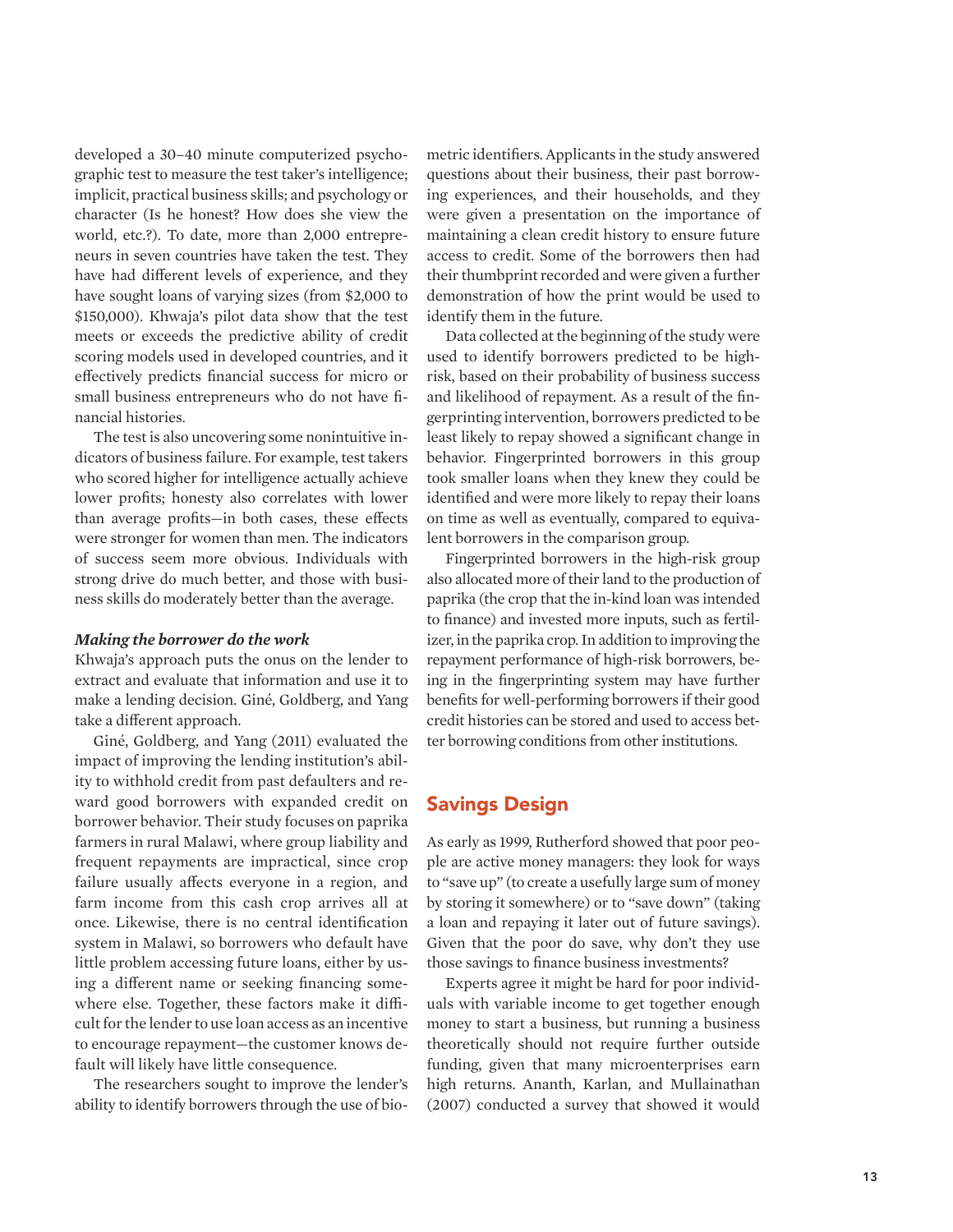not take much for vegetable market sellers in India—who usually finance the purchase of daily inventory with loans from the moneylender—to save a very small amount from the business every day, equivalent to the amount needed to buy a cup of tea. Within 28 days, those market sellers would have saved the same amount that they borrow every day. At this point, they would no longer need cash from the moneylender and could instead use savings for inventory purchases, thus saving even more because they don't have to pay the moneylender's high interest rates (Ananth, Karlan, and Mullainathan 2007). Yet the vegetable vendors do not do it. Ananth, Karlan, and Mullainathan tried a number of different techniques to nudge the market sellers to use savings for their businesses. For instance, they tried giving vendors a "top up" grant that restored savings after an emergency. They also offered "financial literacy" training that taught the vendors about the compounding effects of increased savings and decreased interest rate payments, under the theory that the vendors did not fully understand how much the moneylender was costing them. Yet nothing seemed to change the typical practice of frequent borrowing from the moneylender.

Psychology offers a number of theories for why people do not save enough for productive investments, despite having the apparent means to do so. One theory suggests that some individuals simply value the present more, and therefore prefer spending available funds immediately rather than saving them. The future is unknown, so they don't see much use in considering it. Another possibility is that people want to save, but self-control issues make it difficult for them to resist the temptation to use extra cash today rather than save it for tomorrow. Limited attention can also explain the lack of savings as people fail to foresee the need for cash in the future. Last, there is the reality that not-quite-aspoor individuals may receive a lot of pressure from friends and family members to share any (relative) windfalls or help on a day-to-day basis pay for recurring or emergency expenses, which eat away at savings. Innovations in savings product design therefore aim to help savers overcome one or more of these challenges.

### *Commitment savings*

Commitment savings accounts are one of the prime innovations that have come out of recent efforts to help poor people save. Commitment savings accounts require the saver to deposit a certain amount of money in a bank account and relinquish access to the cash for a period of time—usually until a certain date or until a certain dollar amount has accumulated. Such lack of access is valuable as a way of protecting the cash both from the impulses of the savers themselves, and from the hands of family and neighbors. Ashraf, Karlan, and Yin (2006) conducted a study on commitment savings accounts in the Philippines that show they are effective at increasing savings, especially for people with self-control issues.

More recent studies have examined how a commitment savings product helps farmers to adopt the use of fertilizer and invest more in their crops. As shown in randomized evaluations, farmers can earn much stronger yields from their crops when they take small steps, such as using fertilizer at specific points during the growing season. Duflo, Kremer, and Robinson (2008) show that, among maize farmers in western Kenya, the annualized return to  $\frac{1}{2}$ teaspoon of fertilizer at top dressing (when the maize plant is knee high) was almost 70 percent per year.

Despite this evidence, few farmers consistently use fertilizer, largely because they earn all their income for the year at harvest and do not have sufficient funds left over to buy it at planting. In a follow-up study, Duflo, Kremer, and Robinson (2010) show how a simple commitment product can increase fertilizer use. A field officer visited farmers immediately after harvest and offered them an opportunity to buy a voucher for fertilizer, at the regular price, but with free delivery. The results showed that free delivery early in the season increases fertilizer use by 47–70 percent.

To benchmark this effect, a second treatment group was made the same offer of free delivery later in the season, while a third was offered a 50 percent subsidy later in the season. If farmers are completely rational, then the effect of free delivery later in the season should be the same as earlier, and the effect of the subsidy should be greater. However, the effect of the commitment device was greater than offering free delivery, even with a 50 percent subsidy on fertilizer, later in the season.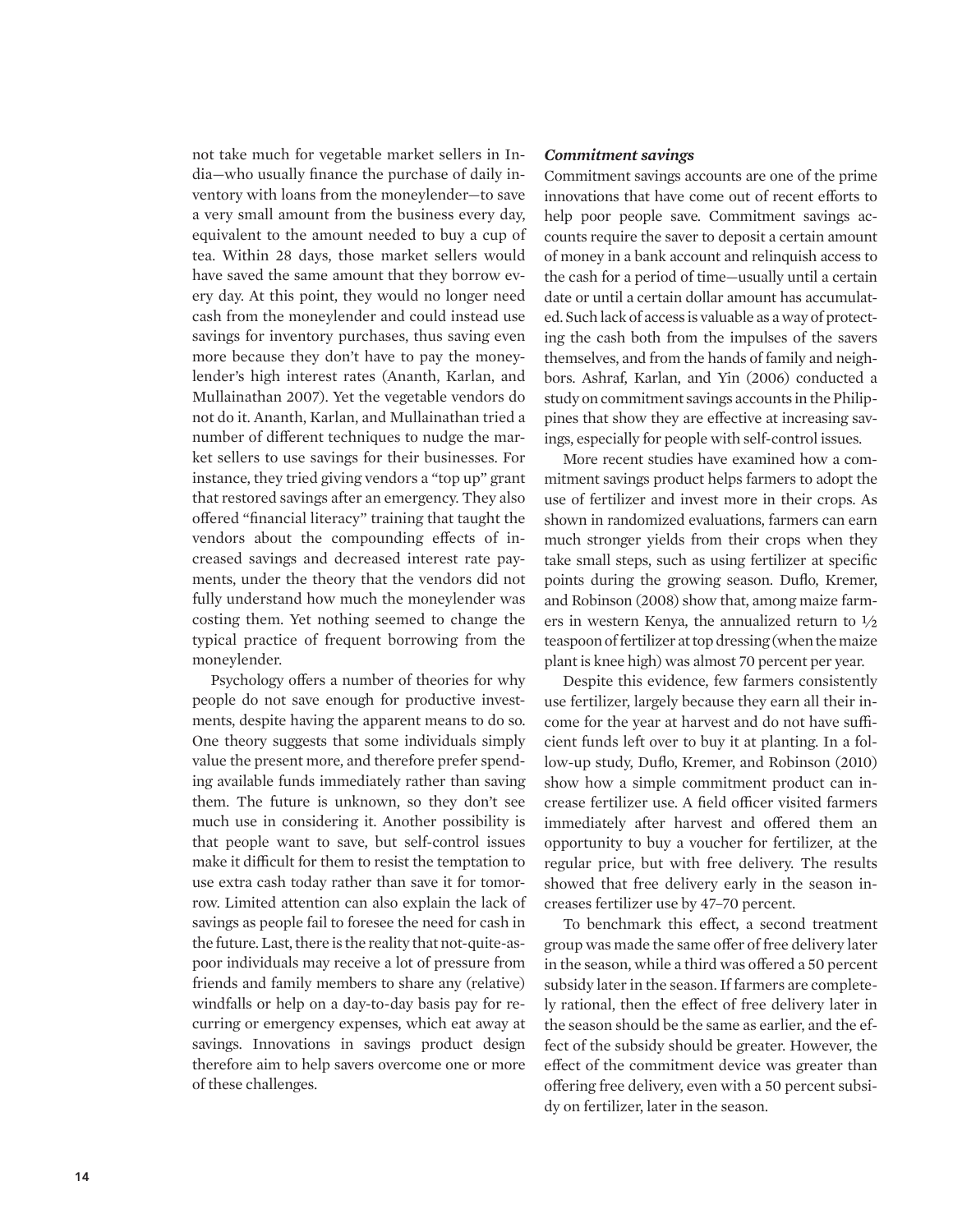Based on that knowledge, Brune, Giné, Goldberg, and Yang (2011) estimated the impacts of facilitating access to a savings account coupled with a commitment device as a mechanism to encourage savings among cash crop farmers in Malawi. The evaluation allowed farmers to put funds into a special account where withdrawals were restricted for defined periods. The idea was to help farmers to buy inputs by better dealing with self-control problems and cash demands from their social network. In the study, farmers in the treatment group were randomly assigned to receive assistance in either opening an ordinary savings account or opening an ordinary account with a commitment device.

The results of the evaluation showed the commitment treatment had a large positive effect on the amounts of deposits and withdrawals made immediately before the planting season. On average, the net effect on deposits (savings balance) was positive although not statistically significant. Along with increasing savings previous to the planting seasons, the commitment device also had positive effects in terms of a number of outcomes of interest. Farmers in this treatment group had a 26 percent increase in agricultural input use, 22 percent increase in value of crop output in subsequent harvest, and 17 percent increase in household total expenditure reported in the past 30 days. Farmers who had access to only the ordinary account showed lower or nonsignificant impacts in terms of those same outcomes, suggesting the commitment device played an important role for these results.

Commitment savings accounts seem to help this community of farmers less by increasing their selfcontrol than by shielding funds from an individual's social network (for better or worse).<sup>26</sup> The study data show that actual amounts saved in the accounts were very low, ruling out that it helped individuals with self-control problems by restricting their options to spend. Additionally, study participants who were identified as having self-control problems experienced no different effects from the commitment savings than their peers. Instead, the commitment savings accounts had a higher impact for wealthier households, a subgroup that may be under more pressure to share. The existence of the commitment device may have allowed farmers to credibly claim that money was inaccessible.

### *Reminders to save—making tomorrow real today*

Beyond commitment savings, there are other innovations in savings product design that try to combat the tendency to spend, rather than save, limited resources, by making the future seem more real and relevant. These design innovations try to call the saver's attention to her long-term goals, based on the theory that people get distracted by the everyday and need help remembering, and properly prioritizing, the future. For example, a number of efforts to promote savings accounts ask the savers what goals they have for their savings, and then find ways to regularly remind them of that goal. One program had savers bring a representative photograph of their goal—the new bicycle she wanted, for example, or the new cook stove. The bank then created puzzles with the pictures and gave the saver a piece of the puzzle every time she made a deposit (Karlan, McConnell, Mullainathan, and Zinman 2011).

Four recent studies have examined the effects of two different approaches to making the present more salient to savers: one approach is to use reminders, the other is to offer "labeled" accounts.

The studies on savings reminders took place in Peru, Bolivia, and the Philippines, where savers were sent either letters (in Peru) or SMS text messages (in Bolivia and the Philippines) reminding them to save. Karlan, McConnell, Mullainathan, and Zinman (2011) varied the messages to test the effects of different wording. Some savers received generic messages that said simply that they should save; others received messages that referenced a specific purchase that the saver said she wanted to make with her savings.

The studies found that reminders increased average savings balances overall by 6 percent, but this impact increased substantially, to 16 percent, for the Peruvian savers when the reminder referred to a purchase goal. In the environments where SMS text reminders were employed and automatically executed, the cost of employing reminders to save

<sup>26.</sup> Note that this important finding points to a tension between individual well-being and that of the community. It could be that the introduction of commitment savings devices work well for those who take them up but could also harm members of their social network.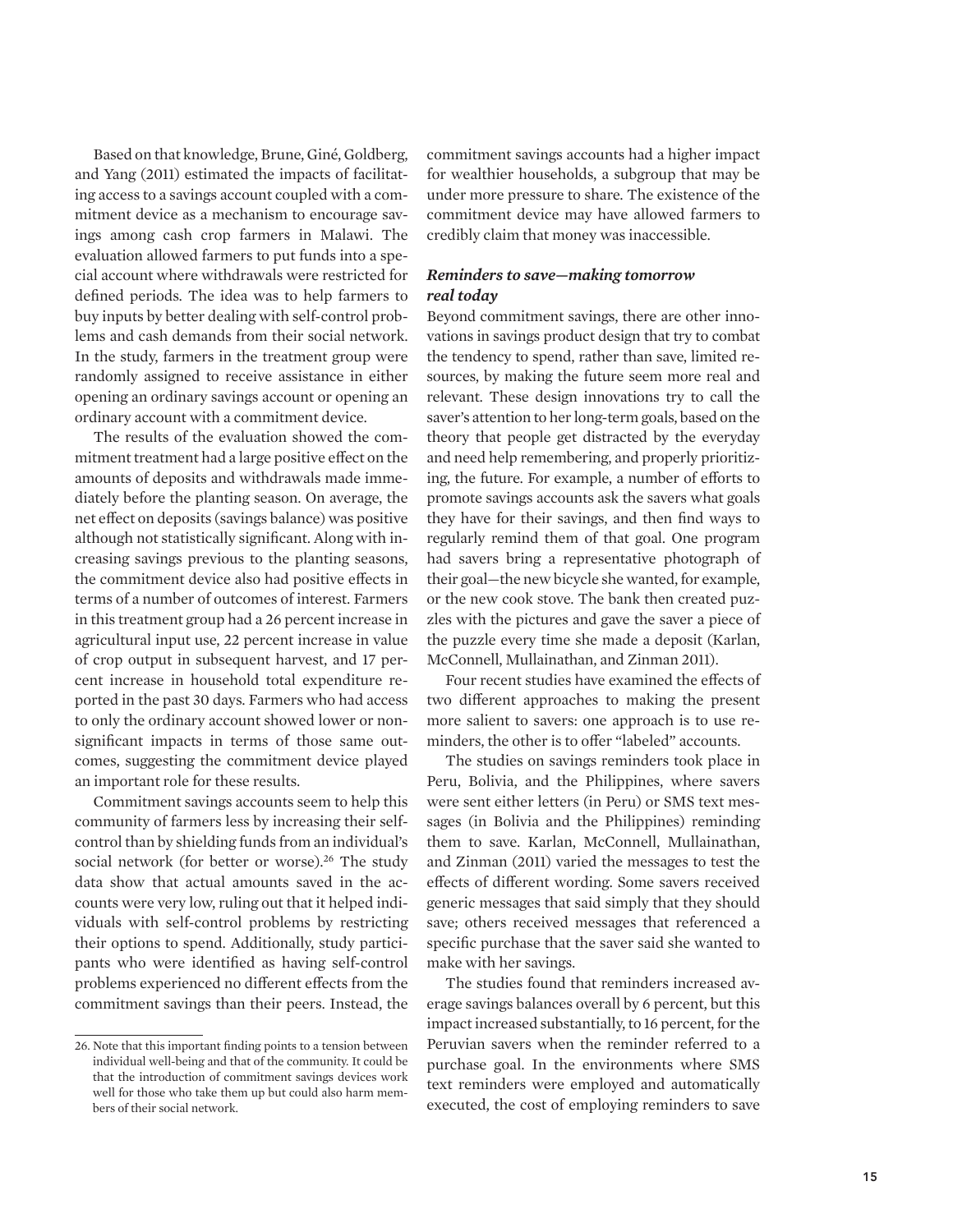is very low, making text reminders a highly costeffective way to increase savings.

Account labeling offered an even greater return for study participants in eastern Ghana.<sup>27</sup> People have long used the technique of "labeling" to allocate funds for different purposes, and such labeling can be highly effective at protecting the funds allocated for, say, the rent from being siphoned for other purposes. Some use mental tallying to allocate the funds; others literally place different amounts in different jars or envelopes. With this approach in mind, existing clients of the Mumuadu Rural Bank in eastern Ghana were asked about their savings goals; some were given the opportunity to open separate, parallel savings accounts labeled "education," "business," "housing," or some other category. The study found that savers eligible to open parallel accounts saved 31 percent more on average than those in the comparison group, with the greatest effect seen for the education label.

The strong effects of commitment savings, text reminders, and account labeling show that small design changes can help poor people save more, and in some cases, to leverage those savings for positive income-generating purposes.

### Financial Product Plus: Improving Results with Improved Skills

Many MFIs use the weekly or monthly repayment meetings they hold with their clients as an opportunity to teach some other relevant skill. No discussion of financial product design would be complete without commenting on these add-ons as a function of product design.

Add-on services—sometimes referred to as "microfinance plus"—vary significantly in their focus and goals. Some of these programs provide useful secondary skills, such as health education, with the goal of helping customers avoid or lessen the impacts of disruptive events on income and savings. Others aim to equip customers with business or financial management skills that they can use to improve income generation.

A lack of financial literacy and basic accounting skills offers one hypothesis for why the poor as a whole do not experience significant income gains when given access to formal credit—perhaps they do not have the skills to compare the likely returns of different investments and account for them accordingly. Yet there is little concrete evidence on the effects of business or financial management skills training on poor entrepreneurs. Karlan and Valdivia (2011) found positive impacts of a business training program for microcredit borrowers in a study they conducted in Peru. Yet a paper by Cole and Shastry (2009) on U.S. participation in savings and investment markets showed that the education level and cognitive ability of the participant correlated with positive gains, but that financial literacy training had no effect.

With the jury still out on the value of providing financial and business training, Drexler, Fischer, and Schoar (2011) tested whether financial literacy training can improve business outcomes for small businesses in the Dominican Republic. The researchers tested the effect of two different sets of content: one focused on traditional, principlesbased accounting rules taught in the curriculum offered by organizations, such as Freedom from Hunger and BRAC; the other taught simple accounting rules of thumb, which essentially amounted to instructing the business owners to keep personal and business accounts separate.

The researchers found that the business owners who received the rules-of-thumb training applied sound accounting principles more often than their peers. For example, they were more likely to keep their business and personal cash and accounts separate, they were more likely to keep records, they were more likely to calculate their revenues, and they were less likely to make mistakes when reporting any of their results. Those who received the rules-of-thumb curriculum also earned more revenue than their peers, especially during "bad" weeks.

Though the researchers are careful not to extend their findings outside the specific group studied, the results seen from rules-of-thumb education in this one study suggest that less may well be more when it comes to training poor business owners in

<sup>27.</sup> Study by Karlan, Osei-Akoto, Osei, and Udry (forthcoming). sound financial practices.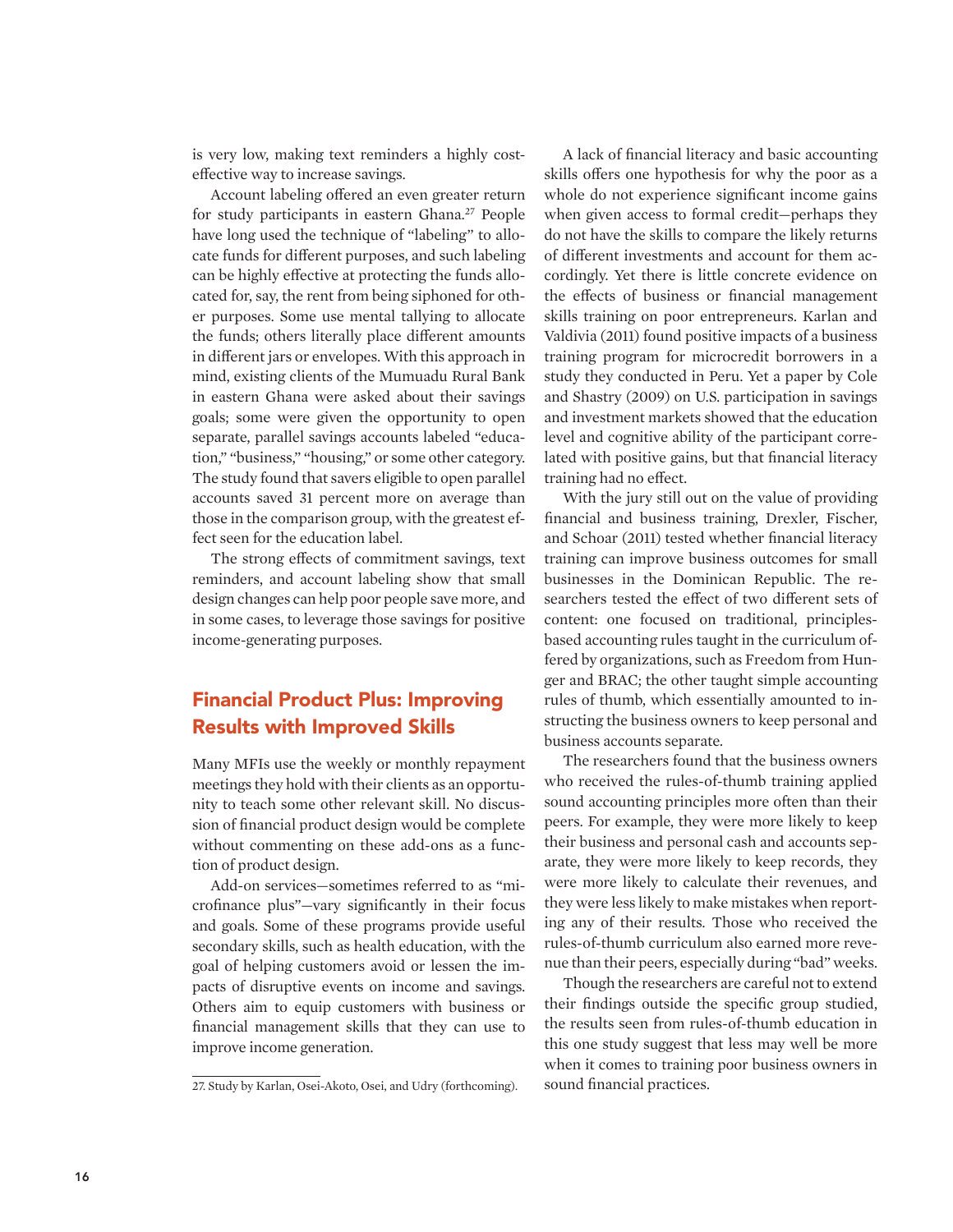# PART 3

### Microinsurance and Household Decision-Making

oor people face an enormous amount of risk in their lives. A major effort is currently underway to expand access to insurance products that improve upon traditional risk-sharing arrangements and informal insurance networks to help poor households deal with weather shocks and irregular income from agriculture. In theory, microinsurance—insurance targeted to the poor through low premiums and/or low coverage limits—should be in strong demand to act as a safety net for poor families whose crops may fail, whose livestock may die, and who may suffer from the effects of bad weather and health shocks. This section introduces some encouraging research results on innovations in microinsurance. Recent findings suggest that microinsurance has positive impacts on poor households, but persistent low rates of takeup, even for effective products, show that product design matters tremendously.

#### *Design matters*

The difficulty in designing good insurance products partly comes from problems of information asymmetry—when one party to a contract holds more information than the other. For one thing, people who are insulated against risk may behave differently than they would have if they were fully exposed to the risk (what insurers call moral hazard). Second, higher risk individuals may be more likely to buy more insurance, which would not matter as long as the insurer could charge that individual higher premiums to cover the risk. But if the insurance company is unable to identify the higher risk individuals, it responds by increasing the premium for everyone. Both these information asymmetries can push up premiums and contribute to low take-up of products.

No perfect design solution has been found to eliminate issues of asymmetric information, but some types of risk should be easier to insure than others. Rainfall insurance stands out among these

(Karlan and Morduch 2009; Banerjee and Duflo 2011). Rainfall insurance pays a set amount when rainfall, as measured by a local weather station, is lower or higher than established thresholds. Because rainfall is not under the control of insurance clients, their behavior does not influence the possibility of a payout (moral hazard is eliminated). Rainfall insurance is also simpler and cheaper to administer than many other types of insurance; because rainfall is a public event, insured households do not need to file claims, and insurance companies do not need to spend time and resources verifying the validity of claims.28

Rainfall microinsurance holds promise to help households reduce their exposure to risk, and may modify farmers' incentives to invest in riskier but more profitable crops or varieties. But take-up rates remain puzzlingly low.

### *Impact of rainfall microinsurance on household decision-making*

Giné, Menand, Townsend, and Vickery (2010) measured two different types of possible impacts of rainfall microinsurance in Andhra Pradesh, India: how well does having insurance help farmers cope with an agricultural shock (in their case, a drought), and how does having access to insurance affect household decision-making, even in the absence of a claim? Preliminary results indicate that insurance does not increase the use of inputs or change the allocation of land, although having access to rainfall insurance does cause farmers to shift toward more risky, rain-sensitive crops, which typically provide higher profit.

In an ongoing project in Ghana, Karlan, Osei-Akoto, Osei, and Udry (forthcoming) focus on how

<sup>28.</sup> One potential drawback in the design of rainfall insurance is the possibility of a gap between the amount of rainfall measured at the weather station and the actual losses suffered by clients at their precise location, particularly if the two are far from each other.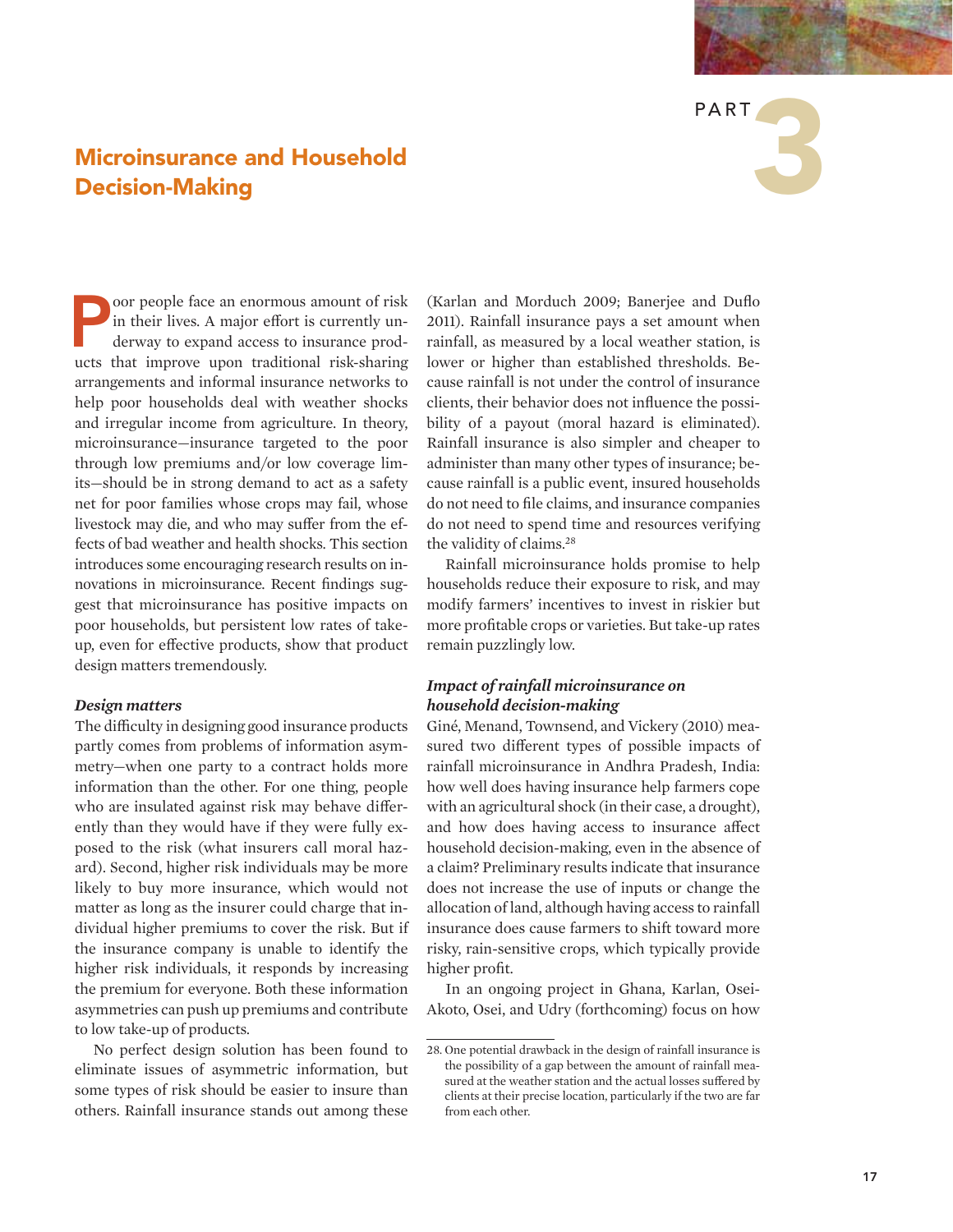rainfall insurance helps rural households improve their farm decision-making, in particular whether microinsurance can help lower the risks of agriculture production and counter farmers' risk aversion. The study couples rainfall insurance with cash grants in four randomly selected groups of farmers: in one group, farmers receive both insurance and subsidy, another group receives insurance only, another group receives capital only, and a final group receives neither capital nor insurance, serving as a comparison group.

Providing insurance and capital together (i.e., subsidizing the purchase) produced the most impact. Farmers in the insurance and capital group increased their spending on farm chemical inputs by 47 percent, increased their cultivation area by 22 percent, and were less likely to have members of their household miss meals than the comparison group. Farmers in the insurance-only group changed some of their farming decisions, but to a lower extent than farmers in the insurance and capital group. This suggests that reducing risk is beneficial by itself, but much greater impact may come by looking at poor households' financial needs in a more comprehensive way.

### *Challenges in promoting microinsurance products*

Why, if having insurance has such potentially large impacts, are take-up rates among poor farmers so low?29 Cole et al. (2011) report take-up rates for a rainfall insurance product in India between 23 and 29 percent, even though the households cited droughts as the most significant risk they face. About 40 percent of households in the Karlan, Mc-Connell, Mullainathan, and Zinman (2010) Ghana project bought a rainfall insurance product at the actuarially fair price (the price that covers average payouts, but not the costs of administering the product).

In a 1994 study in rural Thailand, Townsend showed that households use informal insurance mechanisms to maintain a certain level of consumption even when income fluctuates. Other research, however, indicates that these informal

mechanisms do not cover all risks. Duflo and Udry (2004), for example, showed that husbands and wives fail to insure each other perfectly when a lack of rainfall affects the yield of crops grown exclusively by one or the other. In a survey in Andhra Pradesh (Cole et al. 2011), 89 percent of households reported that drought is the most significant risk they face. Asked why they do not purchase insurance, less than 25 percent of the surveyed households (and as low as 3 percent in one sample) indicated that they did not need it.

Cole et al. presents the best evidence to date to explain why take-up rates remain so low. Researchers measured take-up of a microinsurance product that protects farmers in Andhra Pradesh, India, against too little or too much rainfall. The researchers assigned a sample of potential clients to receive various offers and information about the product. Each offer or information set was designed to isolate one possible cause of low take-up: the price of the policy, the availability of cash in the household to purchase the policy, the understanding of rainfall measurements by the potential client, the level of trust of the potential client toward the insurance scheme or the insurance marketing agent, and the framing of the information describing the insurance.

As expected, the price of the insurance policy is a strong determinant of whether households buy the product. Take-up increased by 10.4 percent on average (from an overall average of 24–29 percent) when the premium decreased by 10 percent. Price, however, is not the only determinant of demand. In Cole et al.'s survey, "lack of available funds" was the most commonly cited reason for not purchasing insurance.

Potential clients may also lack information about and understanding of how formal insurance works. However, Cole et al. show that receiving additional information about the product did not cause an increase in take-up.

Finally, lack of trust in the insurance provider may be another reason why poor households do not buy policies. To measure whether trust is indeed a significant driver of take-up, Cole et al. evaluated takeup of the insurance product when the marketing team was accompanied on their visits to house-29. See also Karlan, McConnell, Mullainathan, and Zinman (2010). holds by an individual from Basix, a nongovern-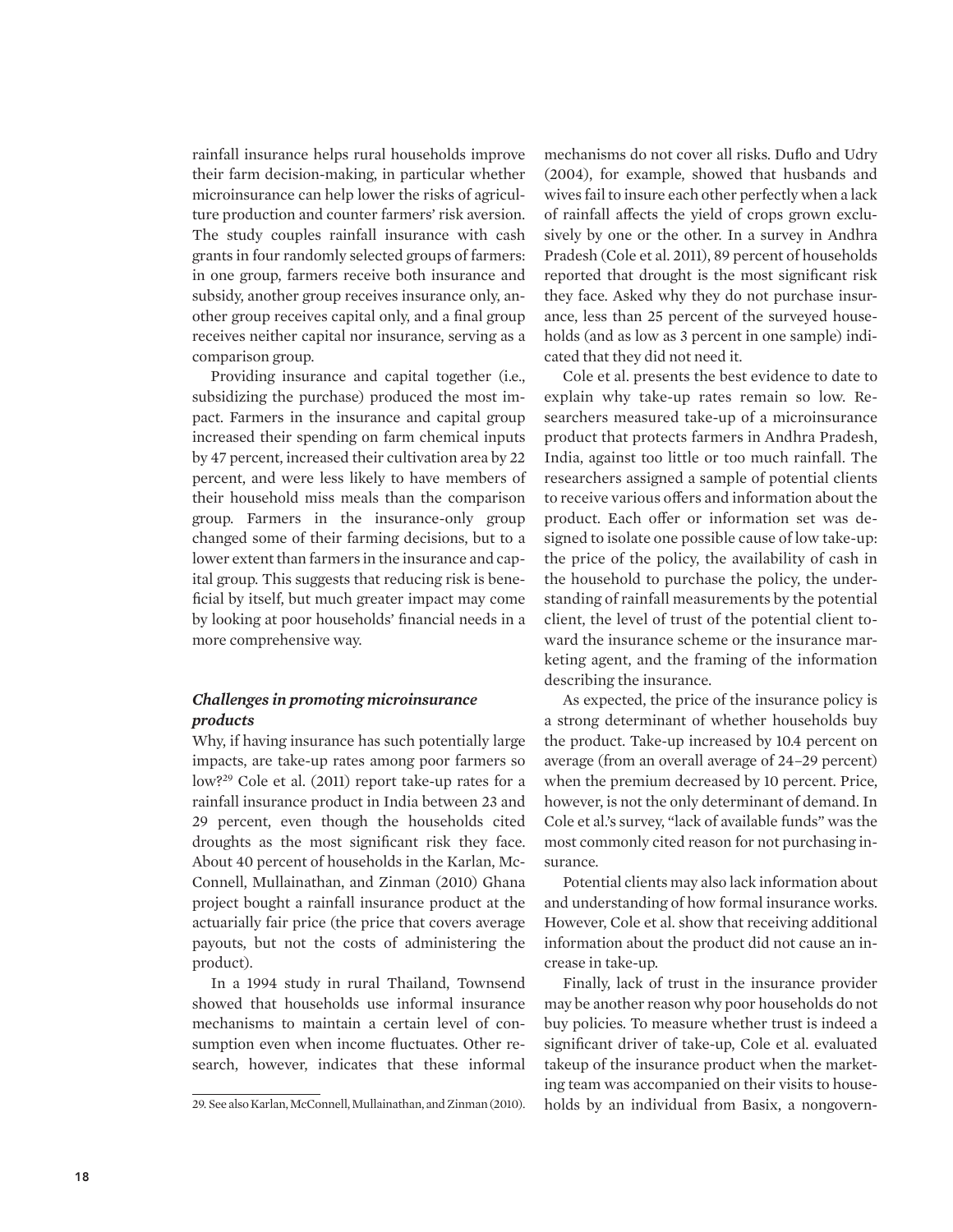mental organization that the farmers know well, versus when the team went out on its own. The researchers found that households that were visited by a marketer accompanied by a member of Basix were 10 percentage points more likely to purchase a policy, suggesting that trust is a significant issue.

While far from providing a complete picture, these studies together do provide a more nuanced and precise set of information on how to better design, price, and market microinsurance products so that the supply of products for poor clients can meet the real need in a cost-effective manner.

### **Conclusion**

While still based on a relatively small number of studies, the work of researchers and participating microfinance providers is bringing new knowledge about how clients use capital, what helps them to save, and what constraints they face that prevent them from benefiting more from financial access.

The overall message from this body of work is that poor people face various limits, and their ability to capitalize on opportunities varies greatly. One of the next steps is to find simple ways to identify those differences and cater to them with the right products delivered with the right design.

Details matter. Purpose does as well—not all borrowers want to grow a business. The variable results seen can be as much a function of borrower intent as borrower ability. A one-size-fits-all product will not bring benefit to the borrowers or profit to the providers. Instead, the microfinance industry needs to continue to mature in ways that allow it to view poor customers as individuals. Some of those individuals will leverage financial services to smooth consumption; some to manage risk; some to make investments they have the skill and resources to profit from; some will do all of the above. With a view of serving all of these needs, microfinance providers may evolve a new generation of improved services and products that reliably and flexibly help poor people.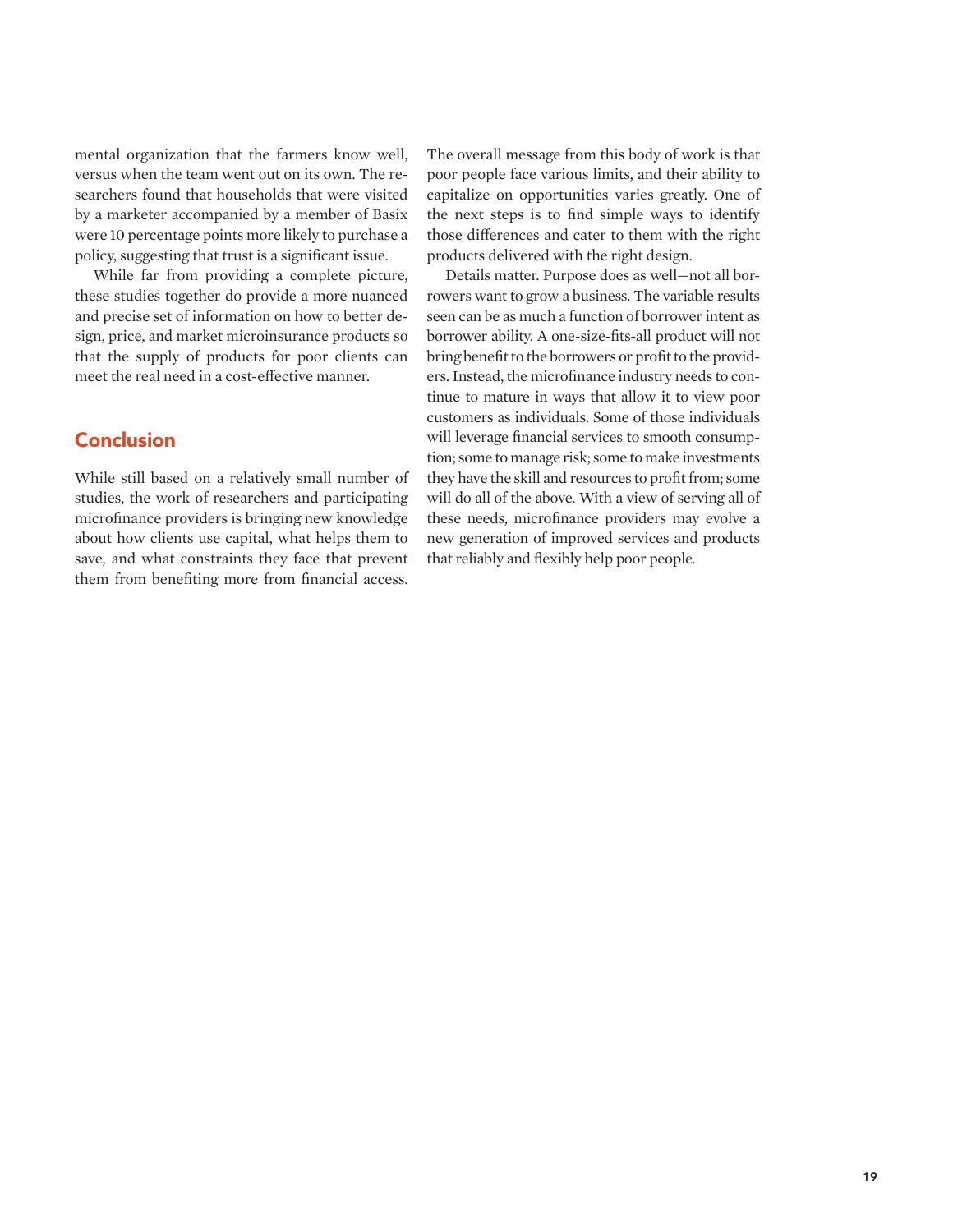

## Annex 1

| <b>RESEARCHERS</b>                                                                                           | <b>LOCATION</b>       | <b>FINANCIAL SERVICE</b>                 | <b>INTERVENTION</b>                                                                                                                                                                                                                                                                                                                                                                                                  |  |
|--------------------------------------------------------------------------------------------------------------|-----------------------|------------------------------------------|----------------------------------------------------------------------------------------------------------------------------------------------------------------------------------------------------------------------------------------------------------------------------------------------------------------------------------------------------------------------------------------------------------------------|--|
| Abhijit Banerjee, Esther Duflo,<br>Rachel Glennerster, and<br>Cynthia Kinnan (2010)                          | India                 | microcredit                              | Researchers evaluate the impact of access to credit by randomizing<br>the placement of new Spandana MFI branches in Hyderabad, India.                                                                                                                                                                                                                                                                                |  |
| Lasse Brune, Xavier Giné,<br>Jessica Goldberg, and<br>Dean Yang (2011)                                       | Malawi                | microsavings                             | Researchers evaluate whether commitment devices can reduce self-<br>control problems and cash demands from social networks. Farmers<br>were randomly assigned to receive either assistance to open an<br>ordinary savings account, or to open an ordinary account with a<br>commitment device.                                                                                                                       |  |
| Shawn Cole, Xavier Giné,<br>Jeremy Tobacman, Petia<br>Topalova, Robert Townsend,<br>and James Vickery (2011) | India                 | microinsurance                           | Researchers investigate the importance of price and nonprice<br>determinants in the demand for rainfall insurance by randomly<br>varying the price of the insurance policy, randomly assigning certain<br>households' positive liquidity shocks, or randomly assigning endorse-<br>ments by a trusted agent. Other experiments test the role of financial<br>literacy, product framing, and other behavioral biases. |  |
| Bruno Crépon, Florencia Devoto, Morocco<br>Esther Duflo, and William<br>Pariente (2011)                      |                       | microcredit                              | Researchers evaluate the impact of access to credit in a rural setting<br>by randomizing the placement of new Al Amana MFI branches in<br>Morocco.                                                                                                                                                                                                                                                                   |  |
| Alejandro Drexler, Greg Fischer,<br>and Antoinette Schoar (2011)                                             | Dominican<br>Republic | financial literacy/<br>business training | Researchers evaluate the impact of financial literacy training on<br>business outcomes for small enterprises in the Dominican Republic.<br>Two methods of financial literacy training are tested: (1) classic<br>accounting principles, and (2) simple accounting "rules of thumb."                                                                                                                                  |  |
| Esther Duflo, Michael Kremer,<br>and Jonathan Robinson (2008)                                                | Kenya                 | return to capital/<br>inputs             | Researchers measure the rates of return for different quantities of<br>fertilizer used on crops in Kenya.                                                                                                                                                                                                                                                                                                            |  |
| Esther Duflo, Michael Kremer,<br>and Jonathan Robinson (2010)                                                | Kenya                 | commitment device                        | Researchers evaluate an intervention to test whether providing<br>mechanisms to save harvest income for future fertilizer purchases<br>could be effective in increasing fertilizer use among farmers.                                                                                                                                                                                                                |  |
| Pascaline Dupas and<br>Jonathan Robinson (2011)                                                              | Kenya                 | microsavings                             | Researchers investigate the importance of savings constraints for<br>microenterprise development by randomly providing small business<br>owners in Kenya with access to savings accounts.                                                                                                                                                                                                                            |  |
| Erica Field, Rohini Pande,<br>John Papp, and Natalie<br>Rigol (2010)                                         | India                 | microcredit                              | Researchers investigate how the term structure of debt influences<br>entrepreneurship among the poor. Borrowers were randomly assigned<br>either the classic microfinance contract with repayment beginning<br>immediately after loan disbursement or a contract that provides a two-<br>month grace period prior to repayment.                                                                                      |  |
| Xavier Giné, Jessica Goldberg,<br>and Dean Yang (2011)                                                       | Malawi                | microcredit                              | Researchers evaluate the impact of an improved personal identification<br>system on loan repayment. Randomly selected borrowers who<br>applied for loans for agricultural inputs in rural Malawi had fingerprints<br>collected as a part of the loan application process.                                                                                                                                            |  |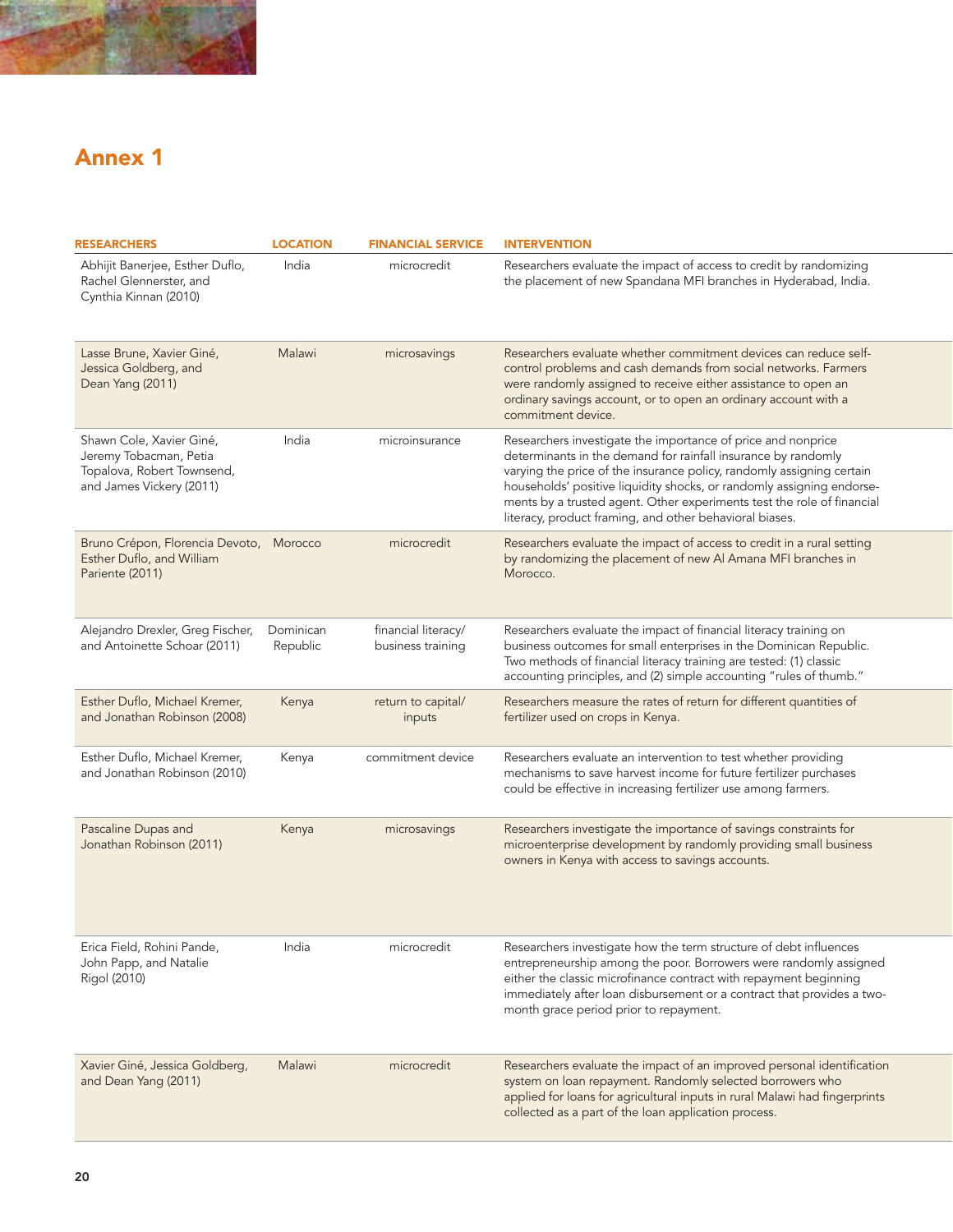| <b>MAIN FINDINGS</b>                                                                                                                                                                                                                                                                                                                                                                                                                                                                                                                                                                                                                  | <b>PAPER</b>                                                                                                  |
|---------------------------------------------------------------------------------------------------------------------------------------------------------------------------------------------------------------------------------------------------------------------------------------------------------------------------------------------------------------------------------------------------------------------------------------------------------------------------------------------------------------------------------------------------------------------------------------------------------------------------------------|---------------------------------------------------------------------------------------------------------------|
| No discernible impact on measures of health, education, and female empowerment.<br>More businesses were created. While some households increased nondurable<br>consumption, others reduced expenditure on temptation goods, such as alcohol,<br>tobacco, tea, and snacks, and instead invested in their businesses, or bought more<br>durable goods.                                                                                                                                                                                                                                                                                  | The Miracle of Microfinance? Evidence from a<br>Randomized Evaluation                                         |
| The commitment treatment had a large positive effect on the amounts of deposits and<br>withdrawals made immediately prior to the planting season and a positive effect on<br>agricultural input use, leading to a 22 percent increase in the value of the crop output,<br>and a 17 percent increase in total household expenditure. Farmers who had access only<br>to the ordinary account showed lower or nonsignificant impacts on the same outcomes.                                                                                                                                                                               | Commitments to Save: A Field Experiment in<br>Rural Malawi                                                    |
| Insurance did not increase the use of inputs or change allocation of land, but having<br>access to rainfall insurance did cause farmers to shift toward more risky, rain-sensitive<br>crops, which typically provide higher profit.                                                                                                                                                                                                                                                                                                                                                                                                   | Barriers to Household Risk Management: Evidence<br>from India                                                 |
| No discernible impact on measures of health, education, and female empowerment.<br>For individuals with existing farming activities, access to credit increased the volume<br>of activity. Microcredit had no impact on nonagricultural businesses. Those with an<br>existing business at the start of the study reduced consumption and considerably<br>increased savings. But for those without prior business activities, consumption increased                                                                                                                                                                                    | Impact of Microcredit in Rural Areas of Morocco:<br>Evidence from a Randomized Evaluation                     |
| Business owners who received the rules-of-thumb training applied sound accounting<br>principles more than their peers. Those who received the rules-of-thumb training also<br>earned more revenues than their peers, especially during "bad" weeks.                                                                                                                                                                                                                                                                                                                                                                                   | Keeping It Simple: Financial Literacy and Rules of<br>Thumb                                                   |
| Farmers earn much stronger yields by using fertilizer at specific points during the<br>growing season. The annualized return to half a teaspoon of fertilizer at top dressing<br>(when the maize plant is knee high) was almost 70 percent per year.                                                                                                                                                                                                                                                                                                                                                                                  | How High are Rates of Return to Fertilizer?<br>Evidence from Field Experiments in Kenya                       |
| The commitment device offering an opportunity to buy a voucher for fertilizer but with<br>free delivery early in the season increased fertilizer use by 47 to 70 percent. The effect<br>of the commitment device early in the season was greater than other offers, such as free<br>delivery later in the season, and a 50 percent subsidy also offered later in the season.                                                                                                                                                                                                                                                          | Nudging Farmers to Use Fertilizer: Theory and<br>Experimental Evidence from Kenya                             |
| Access to formal savings accounts for market stallholders led to increased business<br>investment and personal income growth. Four to six months after account opening,<br>women in the treatment group had a 4.5 percent higher daily investment in their<br>businesses than women in the comparison group. There was was no measurable impact<br>for men in the study. Several categories of expenditures were higher for women in the<br>treatment group. Savings accounts also seemed to make women somewhat less<br>vulnerable to health shocks.                                                                                 | Savings Constraints and Microenterprise<br>Development: Evidence from a Field Experiment in<br>Kenya          |
| The grace period group members invested 6 percent more of their loans in their<br>businesses than borrowers who received no grace period, and two years after the loans<br>were given, they had 30 percent higher average profits. Household income was also<br>higher. However, the average result masks significant variation within the grace period<br>group: some of the women did really well, while others suffered losses. Nineteen percent<br>of the individuals in the grace period group ultimately defaulted on their loans compared<br>with 2 percent default for the individuals with the standard repayment structure. | Term Structure of Debt and Entrepreneurial Behavior:<br>Experimental Evidence from Microfinance               |
| As a result of the fingerprinting intervention, borrowers predicted to be least likely to<br>repay showed a significant change in behavior. Fingerprinted borrowers in this group<br>took smaller loans when they knew they could be identified, and were more likely to<br>repay their loans on time as well as eventually, compared to equivalent borrowers in<br>the comparison group.                                                                                                                                                                                                                                             | Credit Market Consequences of Improved Personal<br>Identification: Field Experimental Evidence from<br>Malawi |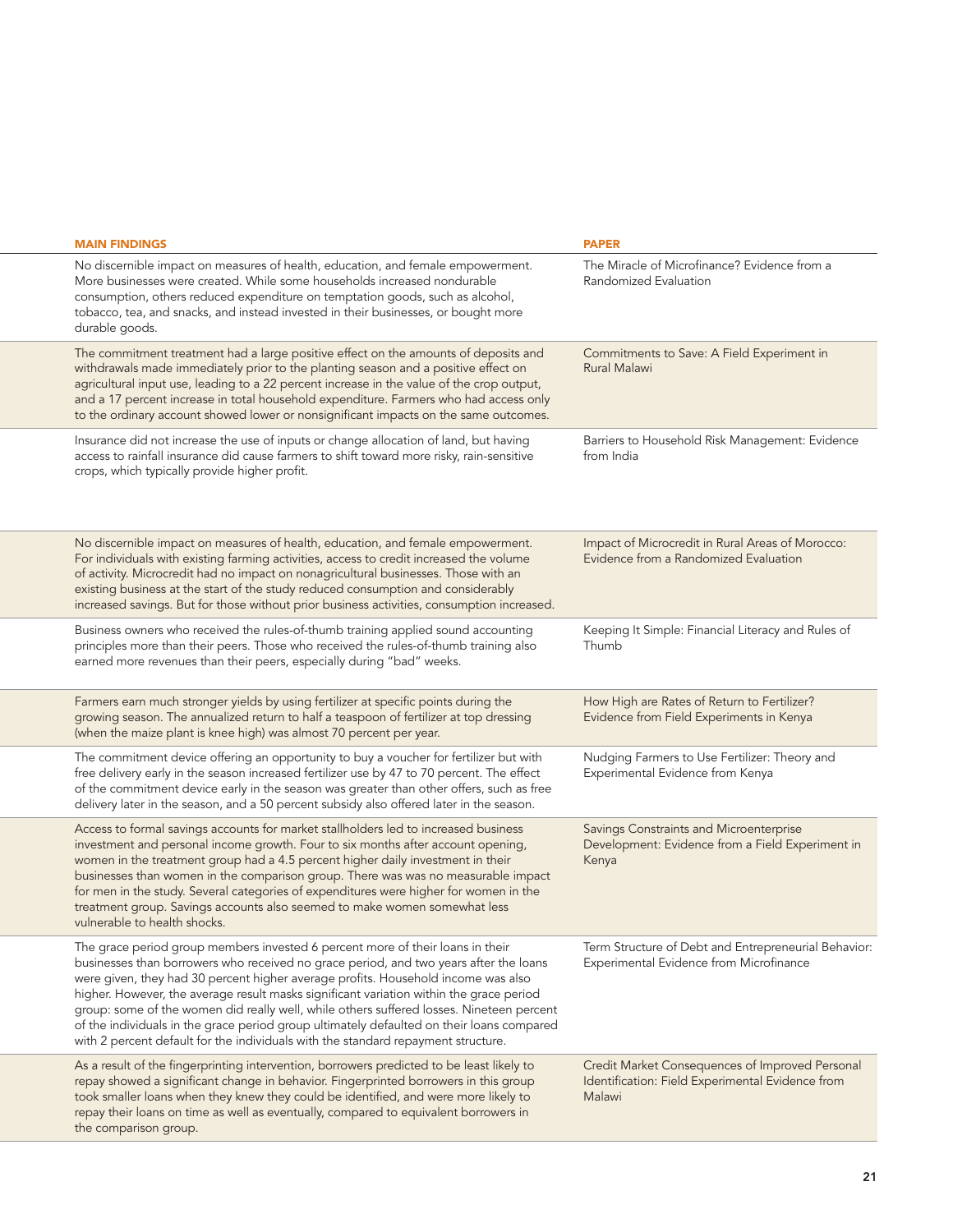### Annex 1, continued

| <b>RESEARCHERS</b>                                                                                              | <b>LOCATION</b>               | <b>FINANCIAL SERVICE</b>                 | <b>INTERVENTION</b>                                                                                                                                                                                                                                                                                                                                                                                                                            |  |
|-----------------------------------------------------------------------------------------------------------------|-------------------------------|------------------------------------------|------------------------------------------------------------------------------------------------------------------------------------------------------------------------------------------------------------------------------------------------------------------------------------------------------------------------------------------------------------------------------------------------------------------------------------------------|--|
| Xavier Giné, Lev Menand,<br>Robert Townsend, and James<br><b>Vickery (2010)</b>                                 | India                         | microinsurance                           | Researchers summarize results of previous research on rainfall<br>insurance markets in India, which provides evidence that price,<br>liquidity constraints, and trust all present significant barriers to<br>increased take-up.                                                                                                                                                                                                                |  |
| Xavier Giné and<br>Dean Karlan (2011)                                                                           | Philippines                   | microcredit                              | Researchers investigate whether group liability is in fact necessary<br>for managing default risk. In one treatment, existing group-lending<br>clients of the Green Bank of Caraga were randomly converted to an<br>individual liability model. In a second treatment, new borrowers<br>started out with individual liability loans.                                                                                                           |  |
| Dean Karlan, Edward Kutsoati<br>Margaret McConnell, Margaret<br>McMillan, and Christopher<br>Udry (forthcoming) | Ghana                         | microsavings                             | Researchers evaluated the impact of a new type of "labeled" savings<br>account that was intended to help clients save by focusing their attention<br>on their savings goals. Existing clients of the Mumuada Rural Bank<br>in Eastern Ghana were asked about their savings goals, and some<br>were given the opportunity to open separate, parallel savings<br>accounts labeled "education," "business," "housing," or some other<br>category. |  |
| Dean Karlan, Margaret<br>McConnell, Sendhil<br>Mullainathan, and Jonathan<br>Zinman (2011)                      | Peru, Bolivia,<br>Philippines | microsavings                             | Researchers measure the effectiveness of sending savings reminders<br>in the form of letters (in Peru) or SMS text messages (in Bolivia and<br>the Philippines) to clients holding programmed savings accounts.                                                                                                                                                                                                                                |  |
| Dean Karlan, Isaac Osei-Akoto,<br>Robert Osei, and Chris Udry<br>(forthcoming)                                  | Ghana                         | microinsurance                           | Researchers investigate the role of risk in constraining farmer<br>investment and technology adoption choices, and to evaluate its<br>importance relative to constraints on credit, by coupling rainfall<br>insurance with cash grants.                                                                                                                                                                                                        |  |
| Dean Karlan and<br>Martin Valdivia (2011)                                                                       | Peru                          | financial literacy/<br>business training | Researchers evaluate the marginal impact of adding business<br>training to a group lending program in Peru.                                                                                                                                                                                                                                                                                                                                    |  |
| Dean Karlan and<br>Jonathan Zinman (2010)                                                                       | South Africa                  | microcredit                              | Researchers estimate the effects of expanding access to expensive<br>consumer credit in South Africa by randomizing loan approval for<br>clients identified by the cooperating lender as being marginally<br>creditworthy.                                                                                                                                                                                                                     |  |
| Dean Karlan and<br>Jonathan Zinman (2011)                                                                       | Philippines                   | microcredit                              | Researchers evaluate the impact of increasing access to credit in the<br>Philippines by randomizing loan approval for clients identified as<br>marginally creditworthy.                                                                                                                                                                                                                                                                        |  |
| Suresh de Mel,<br>David McKenzie, and<br>Christopher Woodruff (2008)                                            | Sri Lanka                     | return to capital/inputs                 | To evaluate whether there are high returns to capital for micro-<br>enterprises, researchers randomize the provision of cash and equipment<br>grants to small firms in Sri Lanka, and measure the increase in<br>profits arising from exogenous (positive) shock to capital stock.                                                                                                                                                             |  |
| Marcel Fafchamps,<br>David McKenzie,<br>Christopher Woodruff,<br>and Simon Quinn (2011)                         | Ghana                         | return to capital/inputs                 | Researchers evaluate the differential effects of providing either cash<br>grants or in-kind grants of inventory or equipment on both male and<br>female entrepreneurs.                                                                                                                                                                                                                                                                         |  |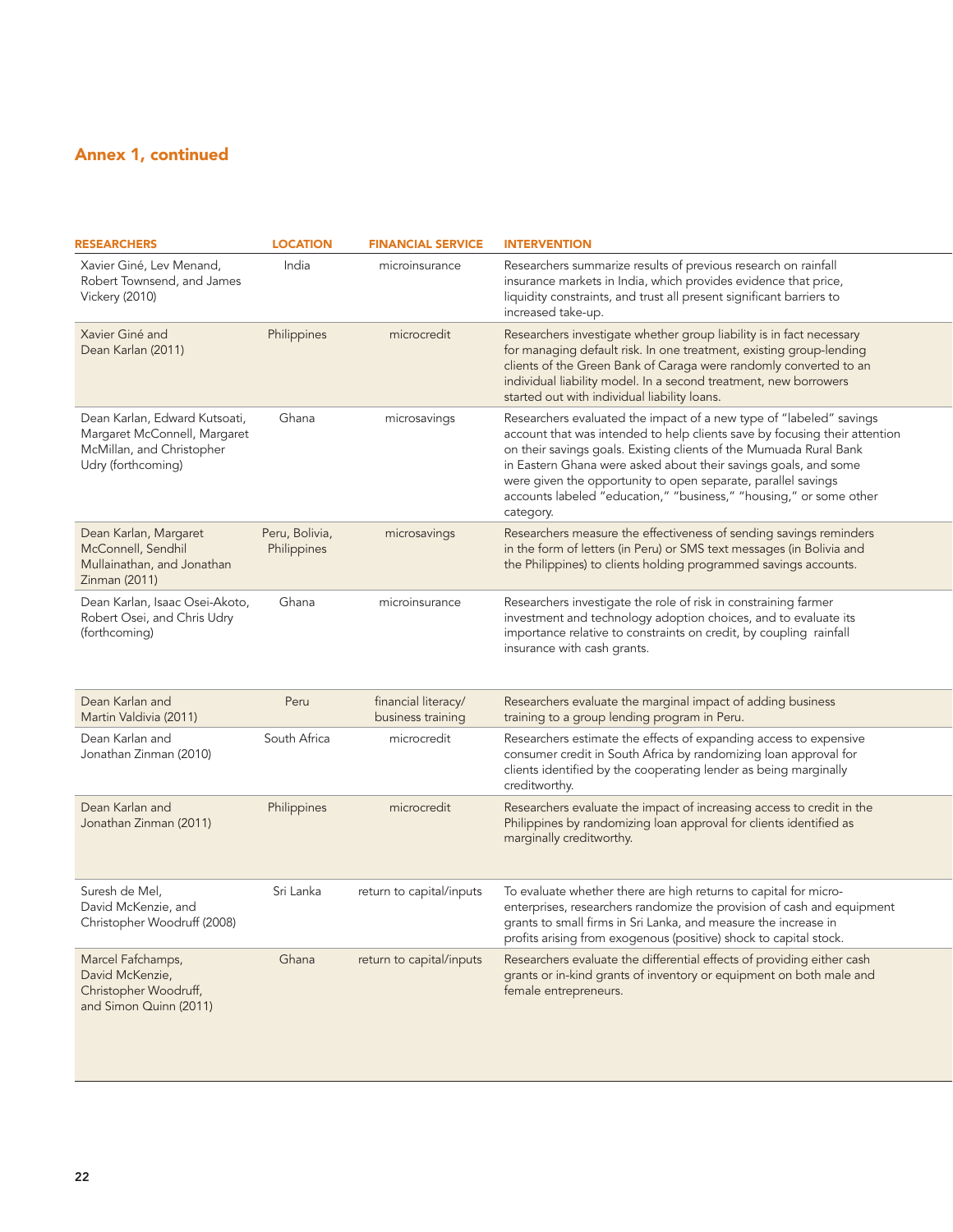| <b>MAIN FINDINGS</b>                                                                                                                                                                                                                                                                                                                                                                                                                                                                                                                                                                                                                                                               | <b>PAPER</b>                                                                                                      |
|------------------------------------------------------------------------------------------------------------------------------------------------------------------------------------------------------------------------------------------------------------------------------------------------------------------------------------------------------------------------------------------------------------------------------------------------------------------------------------------------------------------------------------------------------------------------------------------------------------------------------------------------------------------------------------|-------------------------------------------------------------------------------------------------------------------|
| Preliminary results indicate that insurance does not increase the use of inputs or<br>change the allocation of land, although having access to rainfall insurance does<br>cause farmers to shift toward more risky, rain-sensitive crops, which typically provide<br>higher profit                                                                                                                                                                                                                                                                                                                                                                                                 | Microinsurance: A Case Study of the Indian<br>Rainfall Index Insurance Market                                     |
| The shift to individual liability did not negatively affect loan repayment for either group.<br>The bank also saw an increase in outreach, as more customers, attracted by the<br>individual liability option, sought loans from the bank.                                                                                                                                                                                                                                                                                                                                                                                                                                         | Group versus Individual Liability: Short and Long-<br>Term Evidence from Philippine Microcredit Lending<br>Groups |
| Savers eligible to open parallel accounts saved 31 percent more on average than<br>those in the comparison group, with the greatest effect seen for the accounts labelled<br>"Education."                                                                                                                                                                                                                                                                                                                                                                                                                                                                                          |                                                                                                                   |
| Reminders increased average savings balances overall by 6 percent. This impact<br>increased substantially, to 16 percent, for the Peruvian savers when the reminder<br>referred to a purchase goal.                                                                                                                                                                                                                                                                                                                                                                                                                                                                                | Getting to the Top of Mind: How Reminders Increase<br>Saving                                                      |
| Farmers who receive both insurance and capital (i.e., subsidizing the purchase)<br>increased their spending on farm chemical inputs by 47 percent, increased their<br>cultivation area by 22 percent, and were less likely to have members of their household<br>miss meals than the comparison group. Farmers who received insurance changed only<br>some of their farming decisions, but to a lower extent than those who had the<br>capital also.                                                                                                                                                                                                                               | Examining Underinvestment in Agriculture:<br>Measuring Returns to Capital and Insurance                           |
| The results found positive impacts from business training.                                                                                                                                                                                                                                                                                                                                                                                                                                                                                                                                                                                                                         | Teaching Entrepreneurship: Impact of Business<br>Training on Microfinance Clients and Institutions                |
| Expanding access to credit increased borrower well-being: incomes increased, food<br>consumption went up, and measures of decision-making within the household<br>went up, alongside community status and overall optimism.                                                                                                                                                                                                                                                                                                                                                                                                                                                        | Expanding Credit Access: Using Randomized Supply<br>Decisions to Estimate the Impacts                             |
| Net borrowing increased in the treatment group relative to the comparison. However,<br>the number of business activities and employees in the treatment group decreased<br>relative to the comparison, and subjective well-being declined slightly. However,<br>microloans increased ability to cope with risk, strengthened community ties, and<br>increased access to informal credit.                                                                                                                                                                                                                                                                                           | Microcredit in Theory and Practice: Using<br>Randomized Credit Scoring for Impact Evaluation                      |
| The average real return to capital was 5.7 percent per month—substantially higher than<br>the market interest rate. Returns varied with measures of ability, household liquidity,<br>and the gender of the owner (men fared better than women).                                                                                                                                                                                                                                                                                                                                                                                                                                    | Returns to Capital in Microenterprises: Evidence from<br>a Field Experiment                                       |
| Cash grants to women entrepreneurs produced no return on capital, whereas in-kind<br>gifts of inventory or equipment to women showed a significant average return. When<br>given cash, women invested less of the gift in the business, splitting off pieces for<br>household purchases or other expenses. The high returns from in-kind gifts came<br>entirely from the women who had larger, higher profit businesses at the outset.<br>Women with below-average profits (around \$1 a day) saw no benefit in terms of<br>profit from either form of grant. Men-owned businesses, on the other hand, saw<br>signficant returns from both the in-kind grants and the cash grants. | When Is Capital Enough to Get Female Enterprises<br>Growing? Evidence from a Randomized Experiment<br>in Ghana    |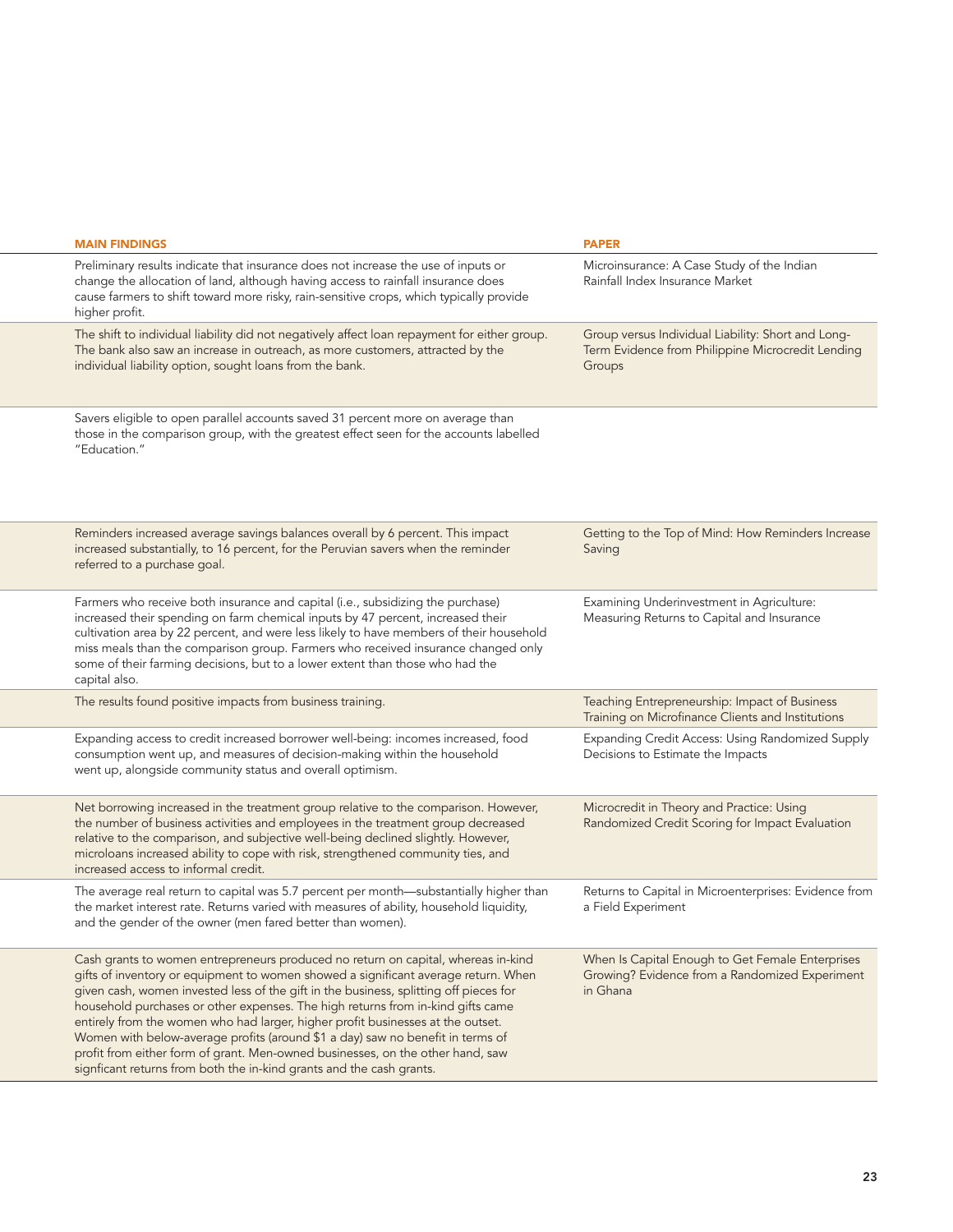

- Ananth, Bindu, Dean Karlan, and Sendhil Mullainathan. 2007. "Microentrepreneurs and Their Money: Three Anomalies." Draft. http://karlan.yale.edu/p/AnomaliesDraft.v7.pdf
- Armendariz, Beatriz, and Jonathan Morduch. 2007. *The Economics of Microfinance.* Cambridge, Mass.: MIT Press.
- Ashraf, Nava, Dean Karlan, and Wesley Yin. 2006. "Tying Odysseus to the Mast: Evidence from a Commitment Savings Product in the Philippines." *Quarterly Journal of Economics,* 121(2): 635–72.
- Banerjee, Abhijit V., and Esther Duflo. 2011. *Poor Economics.* New York, NY: Perseus Books, Public Affairs, USA.
- Banerjee, Abhijit V., Esther Duflo, Rachel Glennerster, and Cynthia Kinnan. 2010. "The Miracle of Microfinance? Evidence from a Randomized Evaluation." Cambridge, Mass.: J-PAL and MIT, June.
- Bauchet, Jonathan, and Jonathan Morduch. 2010. "An Introduction to Impact Evaluations with Randomized Designs." FAI Framing Note. New York: Financial Access Initiative.
- Bennett, Drake. 2009. "Small Change: Billions of Dollars and a Nobel Prize Later, It Looks Like 'Microlending' Doesn't Actually Do Much to Fight Poverty." *The Boston Globe,*  20 September.
- Brune, Lasse, Xavier Giné, Jessica Goldberg, and Dean Yang. 2011. "Commitments to Save: A Field Experiment in Rural Malawi." World Bank Policy Research Working Paper, No. 5748. Washington, D.C.: World Bank.
- Carpena, Fenella, Shawn Allen Cole, Jeremy Shapiro, and Zia Bilal. 2010. "Liability Structure in Small-Scale Finance: Evidence from a Natural Experiment." World Bank Policy Research Working Paper Series. Washington, D.C.: World Bank, September. http://www-wds. worldbank.org/external/default/WDSContentServer/IW3P/IB/2010/09/20/000158349\_ 20100920115522/Rendered/PDF/WPS5427.pdf
- CGAP and the World Bank Group. 2010. *Financial Access 2010: The State of Financial Inclusion through the Crisis.* Washington, D.C.: CGAP and World Bank. http://www.cgap.org/gm/ document-1.9.46570/FA\_2010\_Financial\_Access\_2010\_Rev.pdf
- Cole, Shawn, and Gauri Kartini Shastry. 2009. "Smart Money: The Effects of Education, Cognitive Ability and Financial Literacy on Financial Market Participation." Harvard Business School Working Paper No. 09-071. Cambridge, Mass.: Harvard University.
- Cole, Shawn, Xavier Giné, Jeremy Tobacman, Petia Topalova, Robert Townsend, and James Vickery. 2011. "Barriers to Household Risk Management: Evidence from India." Harvard Business School Finance Working Paper No. 09-116. Cambridge, Mass.: Harvard University.
- Collins, Daryl, Jonathan Morduch, Stuart Rutherford, and Orlanda Ruthven. 2009. *Portfolios of the Poor: How the World's Poor Live on \$2 a Day.* Princeton, N.J.: Princeton University Press.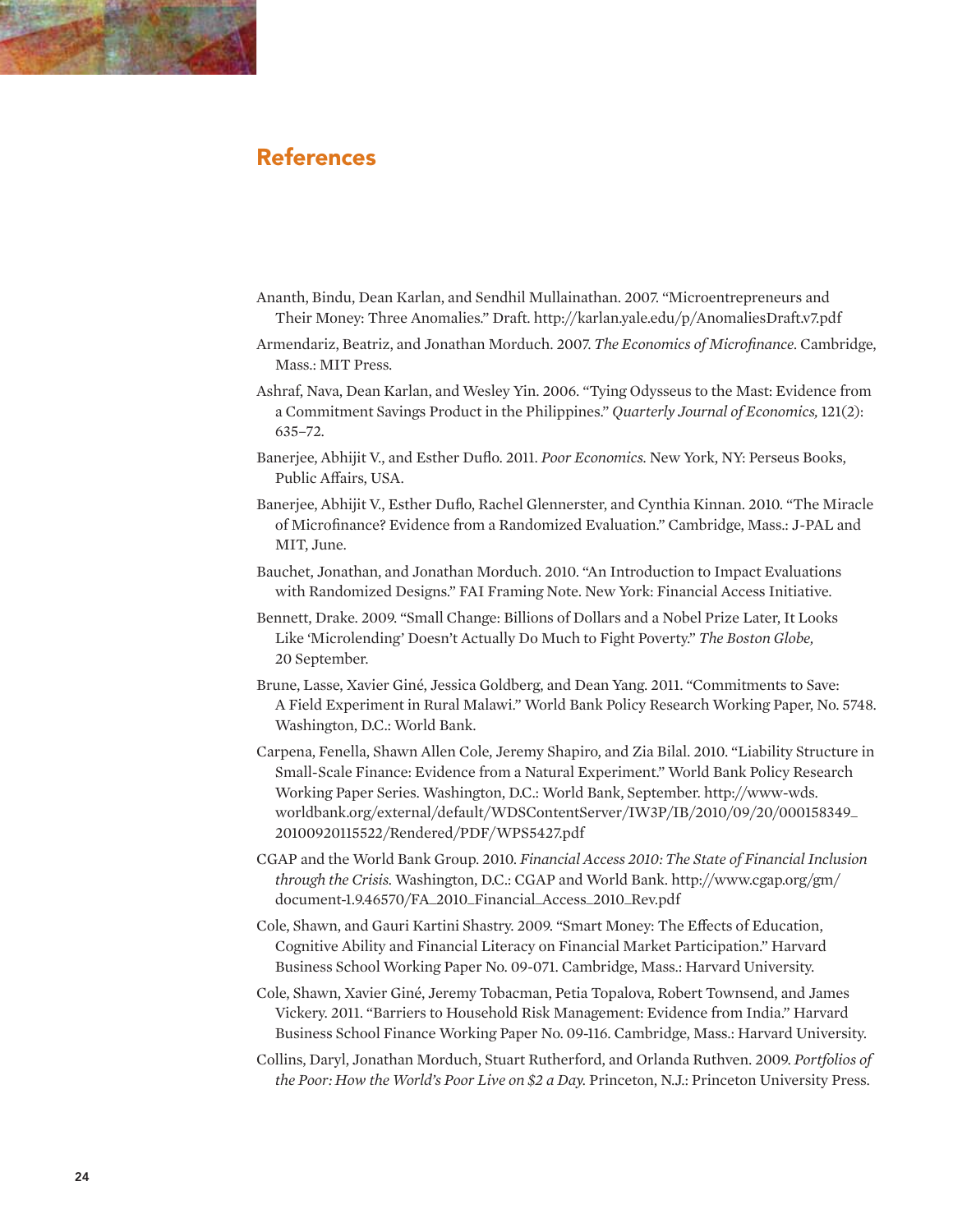- Crépon, Bruno, Florencia Devoto, Esther Duflo, and William Parienté. 2011. "Impact of Microcredit in Rural Areas of Morocco: Evidence from a Randomized Evaluation." MIT Working Paper. Cambridge, Mass.: MIT, March.
- de Mel, Suresh, David McKenzie, and Christopher Woodruff. 2008. "Returns to Capital in Microenterprises: Evidence from a Field Experiment." *Quarterly Journal of Economics,* Vol. 123(4): 1329–72.
- ———. 2009. "Are Women More Credit-Constrained? Experimental Evidence on Gender and Microenterprise Returns." *American Economic Journal: Applied Economics* 1(3): 1–32.
- Drexler, Alejandro, Greg Fischer, and Antoinette Schoar. 2010. "Keeping It Simple: Financial Literacy and Rules of Thumb." CEPR Working Paper. London, UK: Centre for Economic Policy Research. September.
- Duflo, Esther, and Chris Udry. 2004. "Intrahousehold Resource Allocation in Cote d'Ivoire: Social Norms, Separate Accounts and Consumption Choices." NBER Working Paper No. 10498. Cambridge, Mass.: National Bureau of Economic Research.
- Duflo, Esther, Rachel Glennerster, and Michael Kremer. 2008. "Using Randomization in Development Economics Research: A Toolkit." In T. Paul Schultz and John A. Strauss, ed., 2008, *Handbook of Development Economics,* Elsevier, edition 1, volume 4 (5): pp. 3895–962. http://ideas.repec.org/h/eee/devchp/5-61.html
- Duflo, Esther, Michael Kremer, and Jonathan Robinson. 2008. "How High Are Rates of Return to Fertilizer? Evidence from Field Experiments in Kenya." *American Economic Review,*  98(2): 482–88.
- ———. 2010. "Nudging Farmers to Use Fertilizer: Theory and Experimental Evidence from Kenya." NBER Working Papers 15131. Cambridge, Mass.: National Bureau of Economic Research.
- Dupas, Pascaline, and Jonathan Robinson. 2011. "Savings Constraints and Microenterprise Development: Evidence from a Field Experiment in Kenya." NBER Working Paper No. 14693. Cambridge, Mass.: National Bureau of Economic Research.
- Economist, The. 2007. "In Praise of Usury." *The Economist,* 2 August.
- ———. 2009. "A Partial Marvel: Microcredit May Not Work Wonders but It Does Help the Entrepreneurial Poor." *The Economist,* 16 July.
- Engle, Patrice L. 1991. "Maternal Work and Child-Care Strategies in Peri-Urban Guatemala: Nutritional Effects." *Child Development.* Vol. 62, 954–65.
- Fafchamps, Marcel, David McKenzie, Simon Quinn, and Christopher Woodruff. 2011. "When Is Capital Enough to Get Female Enterprises Growing? Evidence from a Randomized Experiment in Ghana." World Bank Policy Research Working Paper No. 5706. Washington, D.C.: World Bank.
- Feigenberg, Benjamin, Erica Field, and Rohini Pande. 2010. "Building Social Capital through Microfinance." HKS Working Paper. Cambridge, Mass.: Harvard University.
- Field, Erica, Rohini Pande, John Papp, and Natalia Rigol. 2011. "Term Structure of Debt and Entrepreneurial Behavior: Experimental Evidence from Microfinance." Harvard University Working Paper, December. Cambridge, Mass.: Harvard University. http://www.economics. harvard.edu/faculty/field/files/repayment\_default\_Dec19.pdf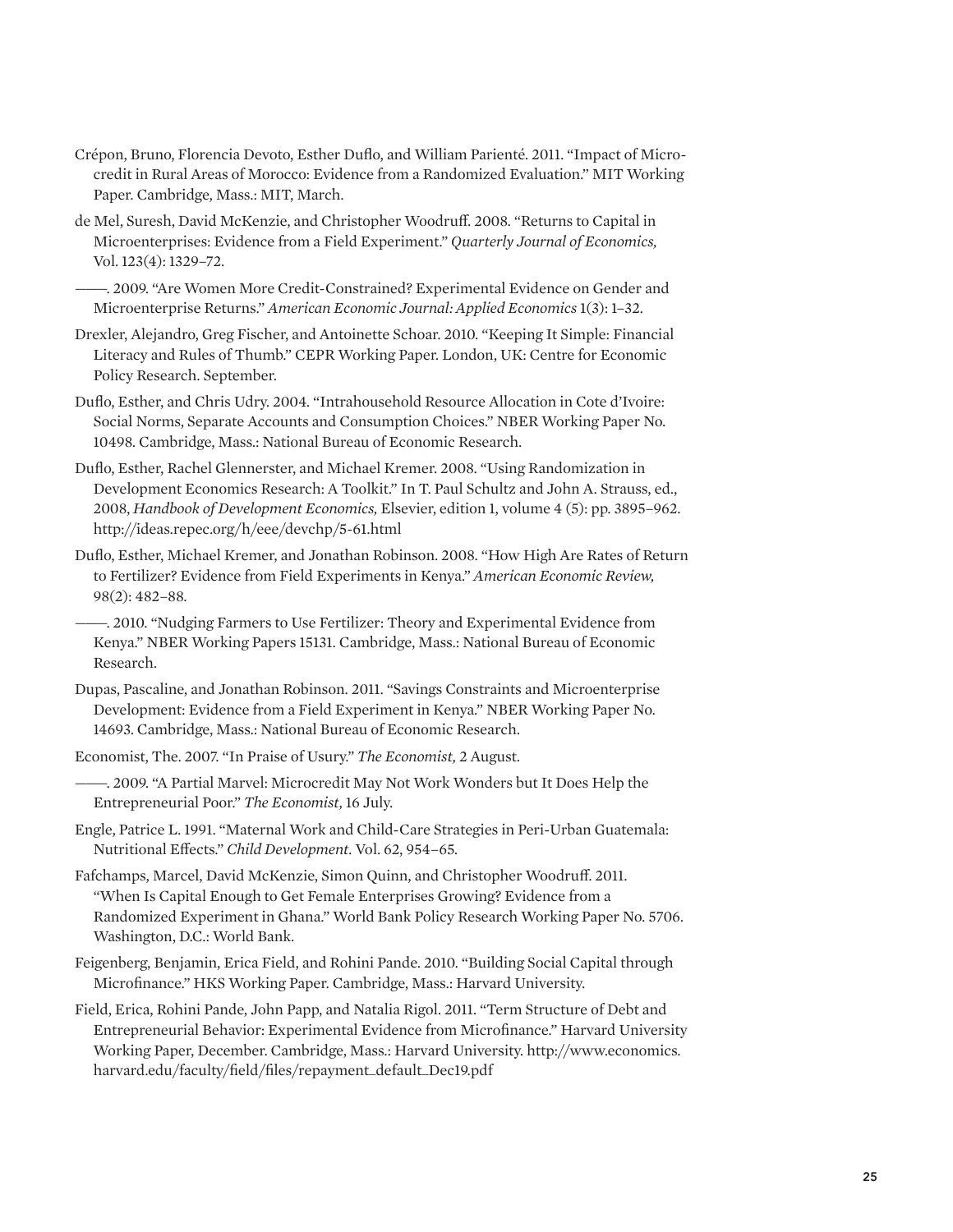- Freedman, David H. 2010. "Lies, Damned Lies, and Medical Science." *The Atlantic Monthly,* November. http://www.theatlantic.com/magazine/archive/2010/11/lies-damned-liesand-medical-science/8269/
- Giné, Xavier, and Dean Karlan. 2011. "Group versus Individual Liability: Short and Long Term Evidence from Philippine Microcredit Lending Groups." Working Paper. New Haven, Conn.: Yale University, June.
- Giné, Xavier, Jessica Goldberg, and Dean Yang. 2011. "Credit Market Consequences of Improved Personal Identification: Field Experimental Evidence from Malawi." NBER Working Paper No. 17449. September. Cambridge, Mass.: National Bureau of Economic Research.
- Giné, Xavier, Lev Menand, Robert Townsend, and James Vickery. 2010. "Microinsurance: A Case Study of the Indian Rainfall Index Insurance Market." World Bank Policy Research Working Paper Series, No. 5459. Washington, D.C.: World Bank. http://econ.worldbank.org/ external/default/main?pagePK=64165259&theSitePK=469372&piPK=64165421&menuPK= 64166093&entityID=000158349\_20101025152029
- Harford, Tim. 2008. "Conflicts of Interest." *Financial Times,* 6 December.
- Helms, Brigit. 2010. "Microfinancing Changes Lives Around the World—Measurably." Seattle Times, 7 April.
- Karlan, Dean, and Jacob Appel. 2011. *More Than Good Intentions: How a New Economics Is Helping to Solve Global Poverty.* New York: Dutton, Penguin Group, April.
- Karlan, Dean, Isaac Osei-Akoto, Robert Osei, and Chris Udry. Forthcoming. "Examining Underinvestment in Agriculture: Measuring Returns to Capital and Insurance."
- Karlan, Dean, Margaret McConnell, Sendhil Mullainathan, and Jonathan Zinman. 2010. "Getting to the Top of Mind: How Reminders Increase Saving." NBER Working Paper No. 16205. Cambridge, Mass.: National Bureau of Economic Research.
	- ———. 2011. "Getting to the Top of Mind: How Reminders Increase Saving." Yale University Working Paper, January. New Haven, Conn.: Yale University. http://karlan.yale.edu/p/ Top%20of%20Mind%202011jan.pdf
- Karlan, Dean, and Jonathan Morduch. 2009. "Access to Finance: Ideas and Evidence. Risk Management and Insurance." Financial Access Initiative Note. New York: Financial Access Initiative.
- Karlan, Dean, and Jonathan Zinman. 2010. "Expanding Credit Access: Using Randomized Supply Decisions to Estimate the Impacts." *The Review of Financial Studies,* Vol. 23 (1): 433–64.
- ———. 2011. "Microcredit in Theory and Practice: Using Randomized Credit Scoring for Impact Evaluation." *Science,* 332(6035): 1278–84.
- Karlan, Dean, and Martin Valdivia. 2011. "Teaching Entrepreneurship: Impact of Business Training on Microfinance Clients and Institutions." *The Review of Economics and Statistics,*  93(2): 510–27.
- Karlan, Dean, Jonathan Morduch, and Sendhil Mullainathan. 2010. "Take-Up: Why Microfinance Take-Up Rates Are Low & Why It Matters." Financial Access Initiative Research Framing Note. New York: Financial Access Initiative.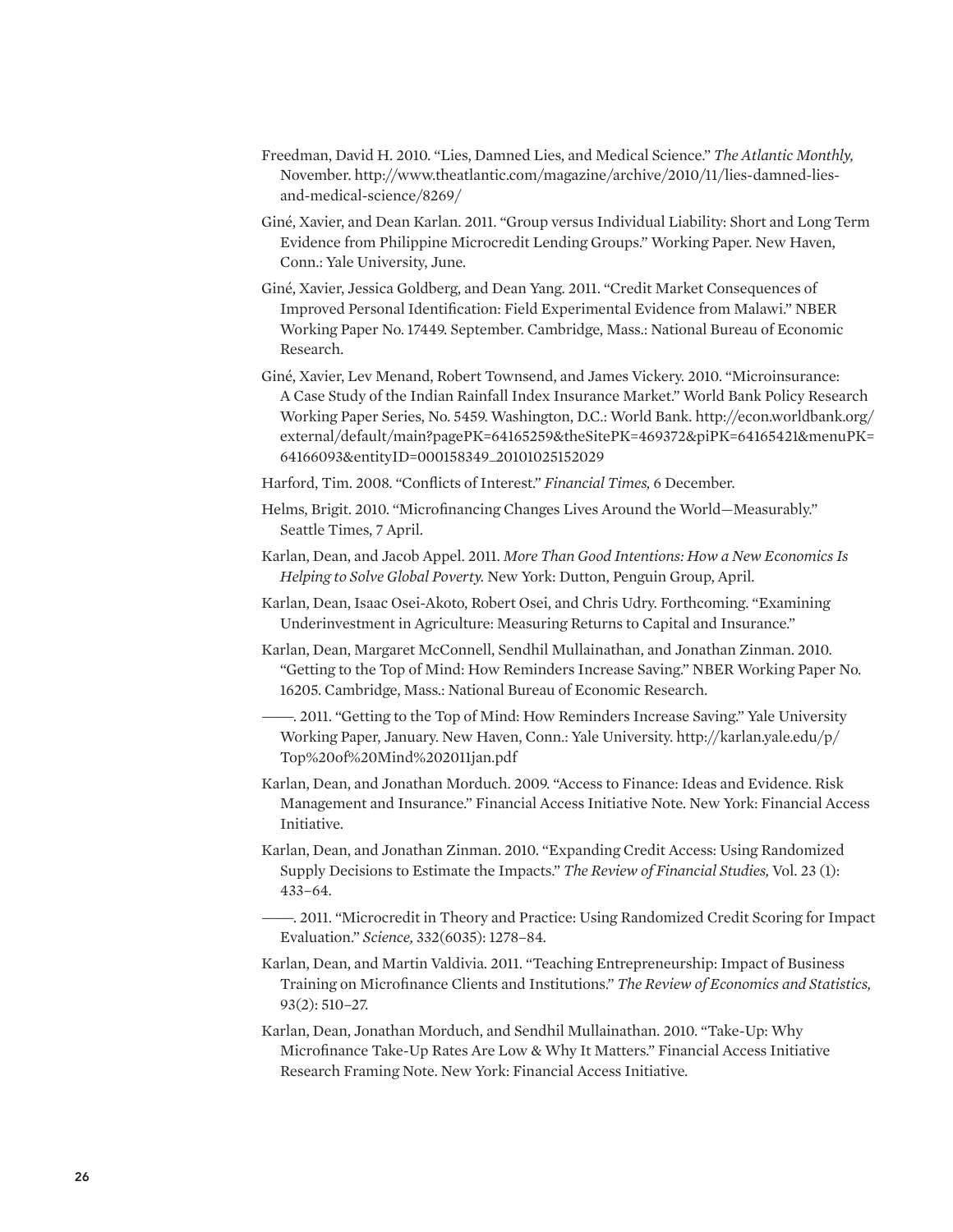- Reed, Larry R. 2011. "The State of the Microcredit Summit Report 2011." Washington, D.C.: Microcredit Summit Campaign. http://www.microcreditsummit.org/SOCR\_2011\_EN\_ web.pdf
- Rutherford, Stuart. 1999. *The Poor and Their Money.* Oxford: Oxford University Press.
- Schultz, T. Paul. 1990. "Testing the Neoclassical Model of Family Labor Supply and Fertility." *Journal of Human Resources,* Vol. 25(4): 599–634.
- Thomas, Duncan. 1990. "Intra-Household Resource Allocation: An Inferential Approach." *Journal of Human Resources,* Vol. 25 (4): 635–64.
- Townsend, Robert. 1994. "Risk and Insurance in Village India." *Econometrica,* 62 (3): 539–92.
- World Bank. n.d. "Labor participation rate, female (% of female population ages 15+)." Table. http://data.worldbank.org/indicator/SL.TLF.CACT.FE.ZS